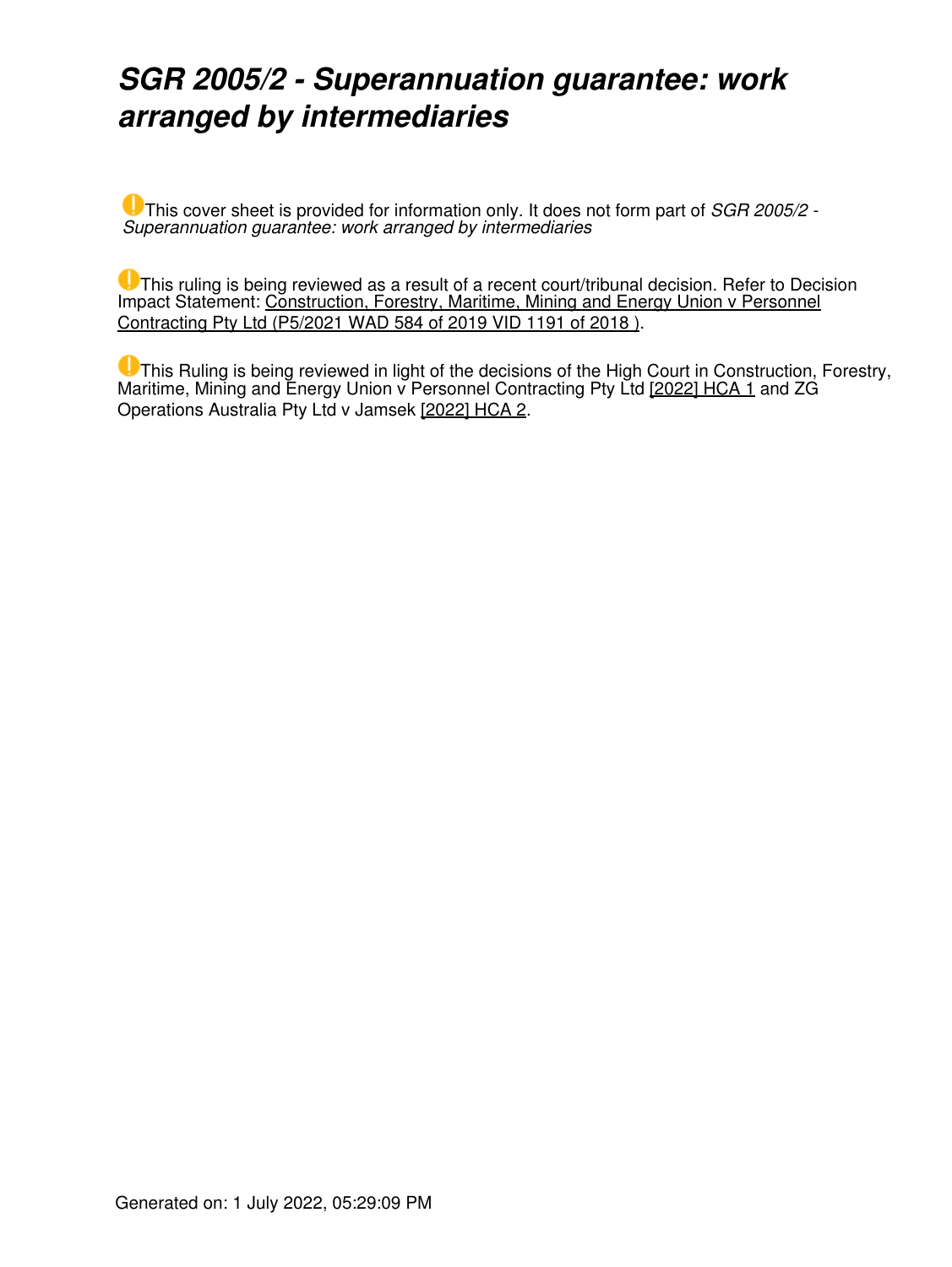**Australian Government** 



**Australian Taxation Office** 

**SGR 200** 

FOI status: **may be released Page 1 of 25** 

### **Superannuation Guarantee Ruling**

Superannuation guarantee: work arranged by intermediaries

| Contents                       | Para |  |
|--------------------------------|------|--|
| What this Ruling is about<br>1 |      |  |
| Date of effect                 | 5    |  |
| <b>Previous Rulings</b>        | 6    |  |
| <b>Background</b>              | 7    |  |
| Ruling                         | 10   |  |
| <b>Explanation</b>             | 18   |  |
| <b>Examples</b>                | 82   |  |
| <b>Detailed contents list</b>  | 97   |  |
|                                |      |  |

#### **Preamble**

*Superannuation Guarantee Rulings (SGRs) do not have the force of law. Each decision made by the Australian Taxation Office is made on the merits of the individual case having regard to any relevant Rulings and Determinations.* 

### **What this Ruling is about**

1. This Ruling explains the Commissioner's view of how the definitions of 'employer' and 'employee' in the *Superannuation Guarantee (Administration) Act 1992* (SGAA 1992) apply to contractual and working arrangements involving three (or more) parties. These tripartite employment arrangements take different forms and are often labelled in different ways. They involve various relationships (whether contractual or otherwise) between the entity requiring the services or work of an individual (end-user), an intermediary firm, and the individual performing the work or services.

2. Apart from providing a definition of employer and employee, the SGAA 1992 does not make any particular provision about employment and contractual arrangements effected through intermediary firms. This Ruling provides the Commissioner's view as to how to analyse these situations in light of the principles of contract law and the relevant court decisions on these arrangements.

3. This Ruling does not consider in detail the circumstances in which a person is an employee as defined in the SGAA 1992. This subject is comprehensively covered in Superannuation Guarantee Ruling SGR 2005/1 Superannuation guarantee: who is an employee? The current Ruling does however give a summary of the principles that are relevant to that question.

4. Unless otherwise stated, all legislative references in this Ruling are to the SGAA 1992.

### **Date of effect**

5. This Ruling applies from 30 November 2005, the date of its issue.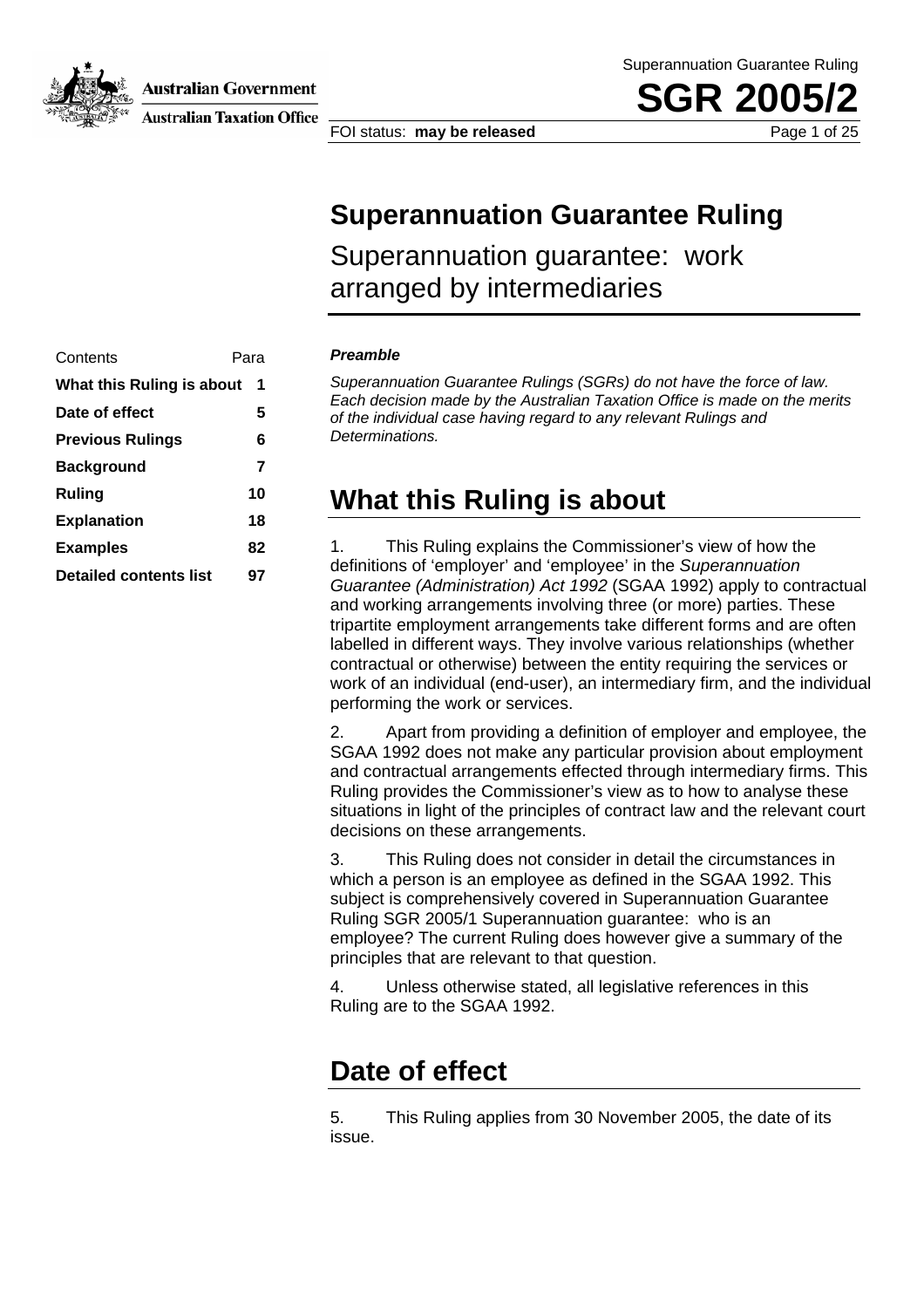Page 2 of 25 **FOI status: may be released** 

## **Previous Rulings**

6. The issues dealt with in this Ruling were previously addressed in Superannuation Guarantee Ruling SGR 93/2 which was withdrawn on 1 June 2005.

### **Background**

7. A characteristic of the labour market in Australia is that firms (the end-users of labour) often acquire the services or labour of individuals through an intermediary rather than engaging them directly. Many of these intermediaries specialise in the supply of the services or labour of workers to client firms. Such intermediaries are commonly, although not always, referred to as 'service firms', 'labour hire firms' and 'employment or recruitment agencies'.

8. In contrast to the conventional working relationship between an entity and worker in which a single contract is formed, a number of contracts are often present in these tripartite working arrangements. Accordingly, it can sometimes be difficult to tell whether the worker is an employee of the intermediary or end-user, or neither, when they are engaged through an intermediary.

9. Under some of these arrangements, a contract exists between the intermediary and the end-user (under which the intermediary agrees to supply the services of the worker) and another contract between the intermediary and the worker (under which the worker agrees to perform work for the end-user). A contract does not exist between the worker and the end-user. In other arrangements, the role of the intermediary is to bring the end-user and the worker together so that the end-user and the worker may enter into a contract with each other. In this case, neither an employer/employee nor principal/independent contract exists between the intermediary and the worker.

## **Ruling**

10. The following principles apply in determining whether there is an employment relationship for the purposes of subsections 12(1) and (3) of the SGAA 1992.

11. Whatever the circumstances of a particular tripartite working arrangement, it is first necessary to determine whether a contract for the performance of work exists and with whom it exists. Only after this is established can the precise nature of the relationship (whether employee or otherwise) be determined.

12. If there is no contract between the worker and end-user in a tripartite working arrangement, the worker cannot be an employee of the end-user. Similarly, if there is no contract between the worker and the intermediary, the worker cannot be an employee of the intermediary.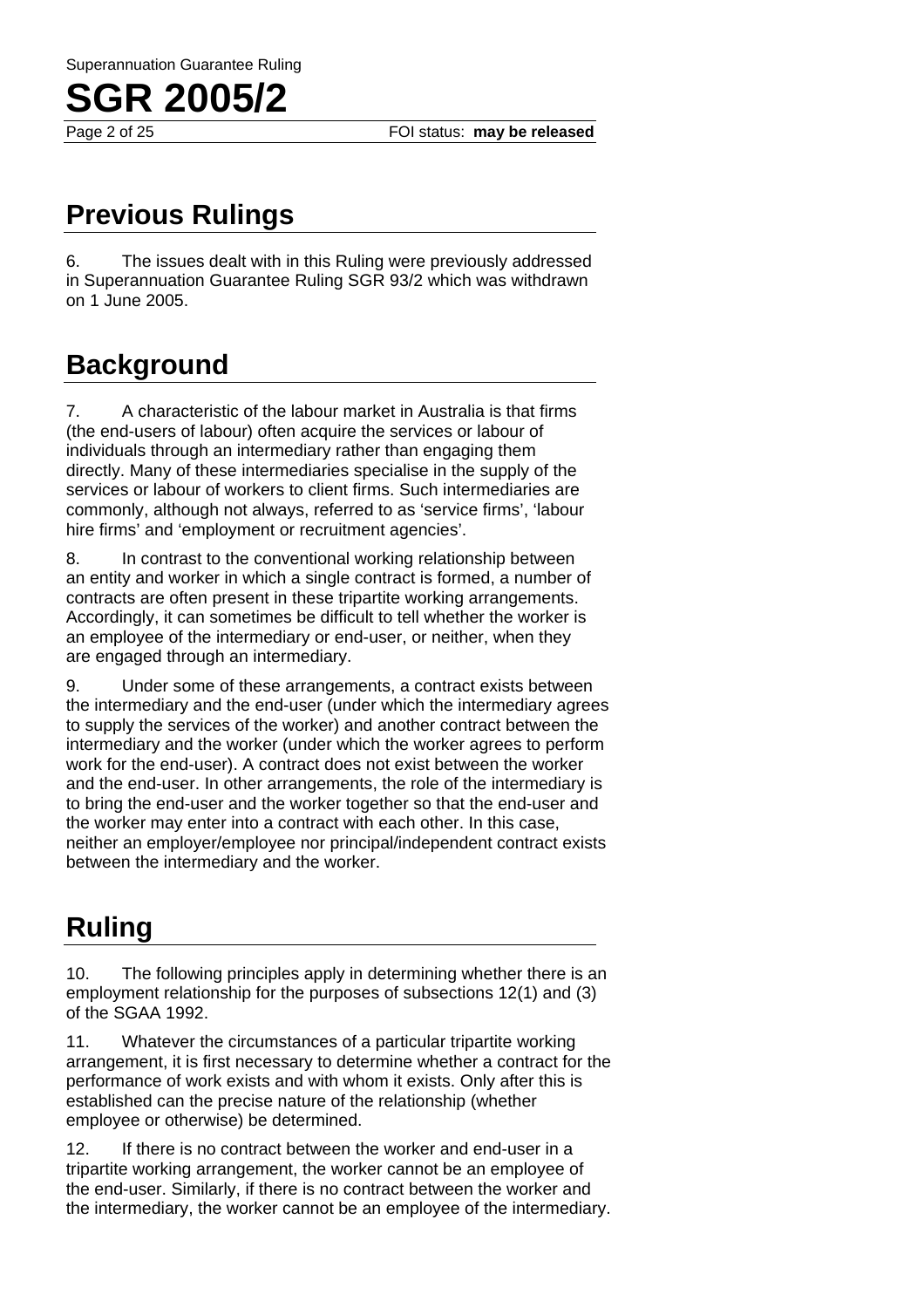FOI status: **may be released** Page 3 of 25

13. The manner in which the relationship between the parties to a tripartite working arrangement is labelled or described is not conclusive in determining the nature of the relationship involving the parties to the arrangement. Expressions such as 'employment agency' and 'labour hire firm' that are often used to describe the use of various forms of labour market intermediary have no precise legal meaning.

14. In tripartite working arrangements, it is the ultimate or legal control over the worker that is most relevant; not the day-to-day direction and control.

15. A contract between the intermediary and worker can still be a common law contract of employment even though the work is done for the immediate benefit of the end-user.

16. In certain arrangements involving an intermediary firm, worker and end-user, the intermediary may perform an agency role to bring about a contractual relationship between the worker and end-user. If an agency relationship does exist between the intermediary and either the end-user or worker, and the intermediary merely brings about a contractual relationship between the end-user and worker, the worker is not an employee of the intermediary firm.

17. If a worker is not contracted personally to perform work or services but via an interposed entity such as a company or trust, neither the end-user nor the intermediary is the employer of the worker, because any contract they have is with the interposed entity and not with the worker. The worker may be the employee of the interposed entity.

### **Explanation**

### **Legislative context**

18. Under the SGAA 1992, an employer is required to provide a minimum level of superannuation contributions for the benefit of their employees to a complying superannuation fund. If an employer does not provide the minimum level of contributions in respect of each of their employees, the employer will be liable to pay the superannuation guarantee charge (the SGC). The superannuation contributions necessary to avoid the SGC can also be made by persons other than the employer. The SGAA 1992 permits contributions to be made on behalf of the employer. $<sup>1</sup>$ </sup>

19. The SGAA 1992 defines 'employer' and 'employee' in section 12. Subsection 12(1) defines the terms as having their ordinary meaning – that is, their meaning under common law. For the purposes of the SGAA 1992, subsections 12(2) to (11) expand<sup>2</sup> the ordinary meaning of employer and employee and make particular provision 'to avoid doubt as to the status of certain persons'.

<sup>1</sup> See subsection 6(2).

 $2$  Except for subsections 12(9A) and (11) which restrict the meaning of those terms.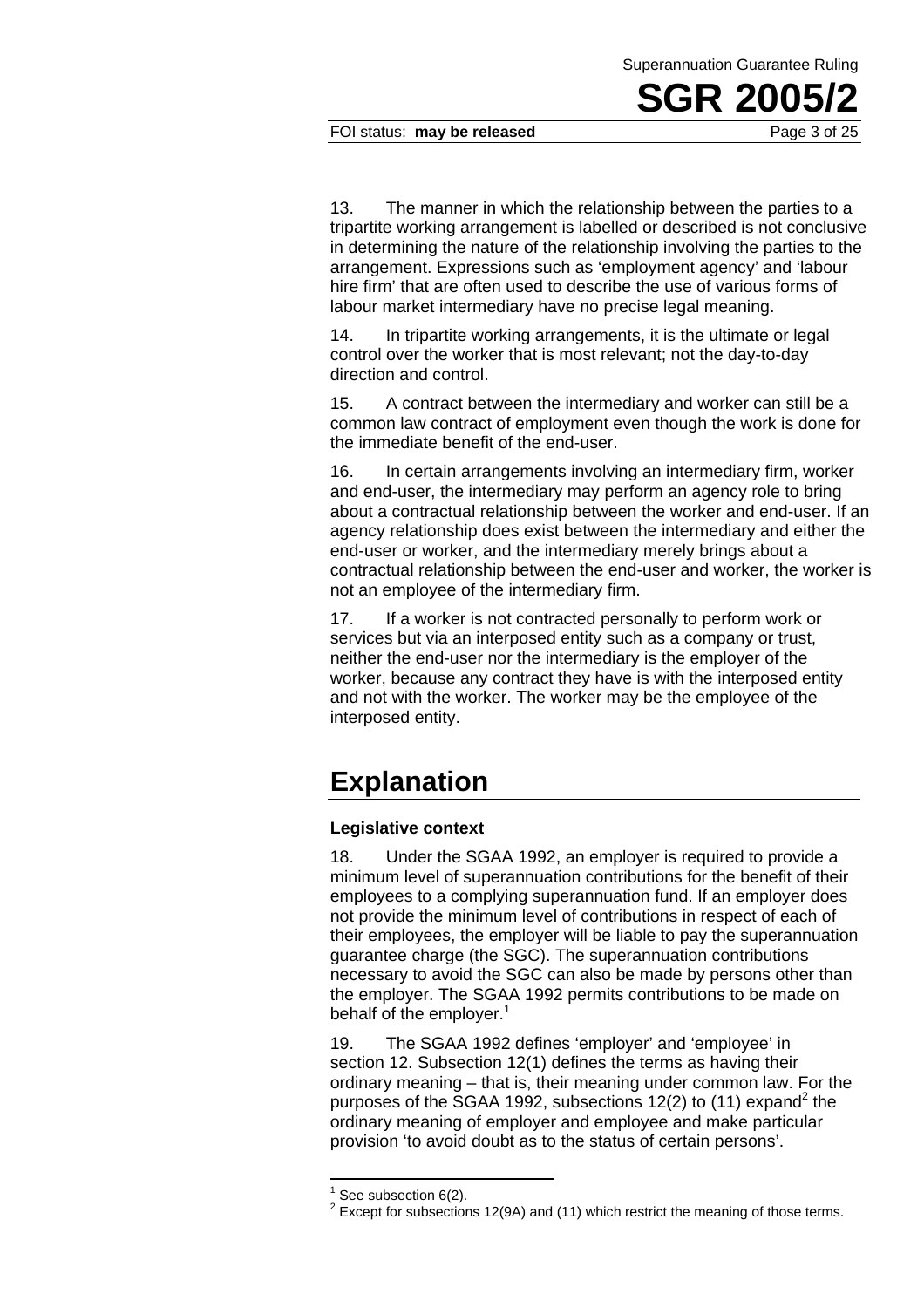Page 4 of 25 **FOI status: may be released** 

20. The classification of a person as an employee for the purposes of the SGAA 1992 is not solely dependent upon the existence of a common law employment relationship. The definition extends to certain persons who would not be common law employees.

21. The extending provision that is the most important in the context of this Ruling is subsection 12(3). Under subsection 12(3), if a person works under a contract that is wholly or principally for the labour of the person, the person is an employee of the other party to the contract. Subsection 12(3) was designed to include a person who may not be an employee in the normal sense but who is in fact not very distinguishable from an employee.<sup>3</sup>

22. Where workers are employed through intermediaries, the employer (if any) for SGAA 1992 purposes must be established as it is the employer who is required to satisfy the requirements of the SGAA 1992 in respect of these workers.

### **Common law employee – general principles**

23. The relationship between an employer and an employee is contractual.4 It is often referred to as a contract *of* service. Such a relationship is usually contrasted with the principal/independent contractor relationship that is a contract *for* services.

24. Whether a person is an employee of another is a question of fact. The courts have, over time, devised a number of indicators for identifying the nature of the relationship. Defining the contractual relationship is often a process of examining a number of indicators and evaluating those indicators within the context of the relationship between the parties. No one indicator of itself is determinative of the relationship. The totality of the relationship between the parties must be considered.

25. In *Stevens v. Brodribb Sawmilling Company Pty Ltd*,<sup>5</sup> the High Court stated that the extent to which one party was subject to the direction and control of the other party in the manner in which they did their work under the contract was a significant factor in determining the parties' relationship. However, there are a number of other relevant indicators that need to be considered in determining whether a particular relationship is one of employment. Some of these indicators are:<sup>6</sup>

- whether the contract is one to achieve a result;
- whether the work can be delegated or subcontracted;

 $3$  The Second Report of the Senate Select Committee on Superannuation, Superannuation Guarantee Bills (at page 146).

<sup>4</sup> *Byrne & Anor v. Australian Airlines Limited* (1995) 185 CLR 410 at 436, per McHugh and Gummow JJ.

 $^5$  (1986) 160 CLR 16; 60 ALJR 194; 63 ALR 513.

 $6$  For a comprehensive discussion of these indicators, see SGR 2005/1.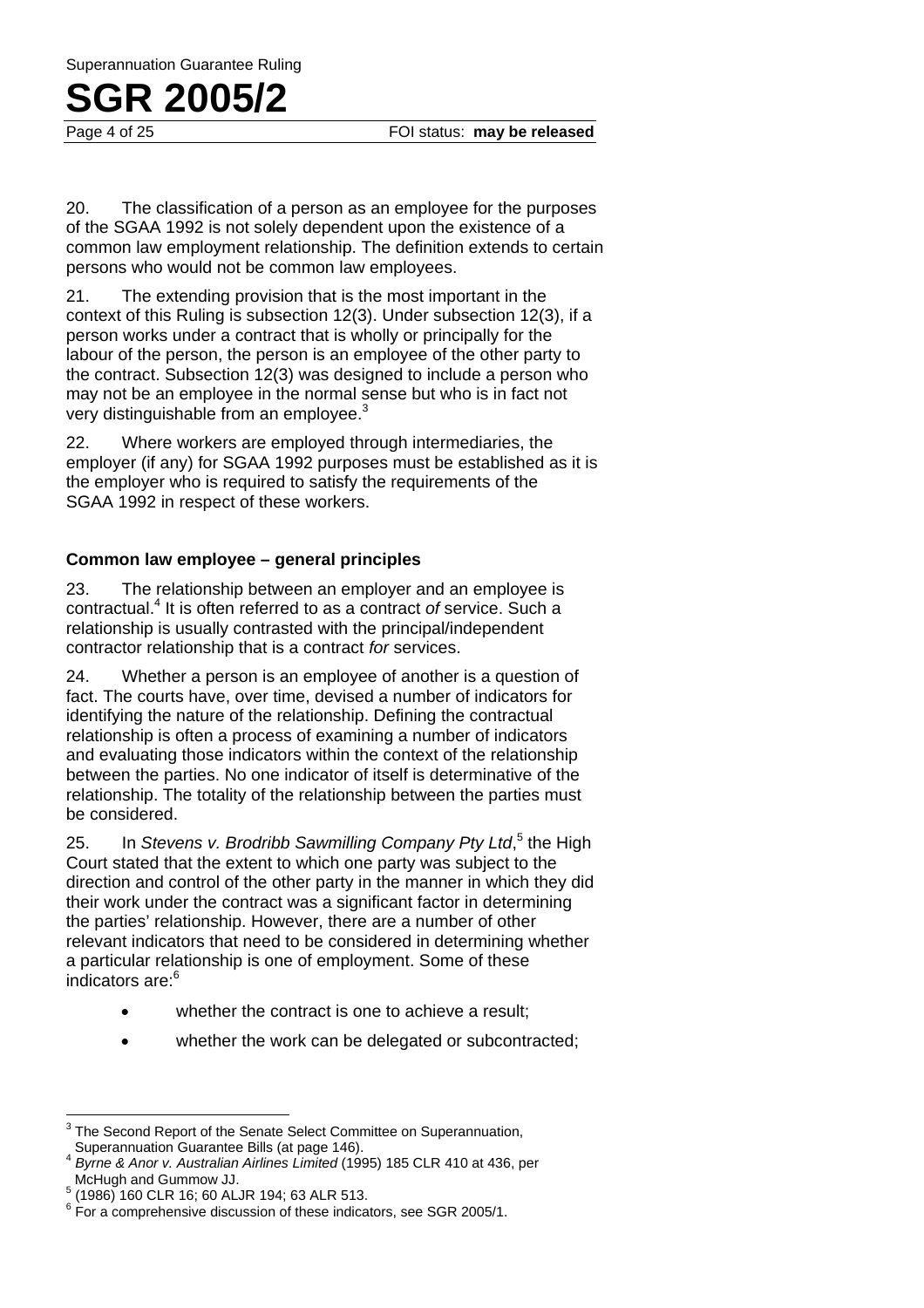Superannuation Guarantee Ruling

- who bears the commercial risk arising out of injury or defect in the carrying out of the work;
- whether the worker provides and maintains significant tools or equipment; and
- whether the principal has the right to suspend or dismiss the worker engaged.

26. In determining the nature of the contract, the terms of the contract between the parties, whether express or implied, in light of the circumstances surrounding the making of the contract will always be of considerable importance to the proper characterisation of the relationship between the parties.

27. In Hollis v. Vabu,<sup>7</sup> the High Court endorsed the proposition expressed in *Marshall v. Whittaker's Building Supply Co*<sup>8</sup> that the distinction between an employee and independent contractor is 'rooted fundamentally in the difference between a person who serves his employer in his, the employer's business, and a person who carries on a trade or business of his own'.<sup>9</sup> The majority of the High Court were of the view that 'as a practical matter', the workers in question 'were not running their own business or enterprise' with 'independence in the conduct of their operations'.<sup>10</sup>

### **Subsection 12(3)**

28. Under subsection 12(3) of the SGAA 1992, a person who works under a contract that is wholly or principally for the person's labour is an employee of the other party to the contract. Subsection 12(3) must be considered where there is no common law employment relationship or where there is some doubt as to the common law status of the person.

29. It is clear from the decisions in *Neale v. Atlas Products (Vic) Pty Ltd*<sup>11</sup> and *World Book (Australia) Pty Ltd v. FCT*12 that a person who has a right to delegate work (whether or not that right is exercised) does not work under a contract wholly or principally for his or her labour and that a contract for labour must be distinguished from 'a contract to produce a given result'.

<sup>7</sup> (2001) 207 CLR 21. 8

<sup>(1963) 109</sup> CLR 210.<br>Hollis v. Vabu (2001) 207 CLR 21 at 39. 9

<sup>10</sup> *Hollis v. Vabu* (2001) 207 CLR 21 at 41.<br><sup>11</sup> (1955) 94 CLR 419; 10 ATD 460.<br><sup>12</sup> 92 ATC 4327; (1992) 23 ATR 412. We consider these decisions to be relevant to subsection 12(3) of the SGAA 1992 for the reasons given in paragraphs 68-73 of SGR 2005/1.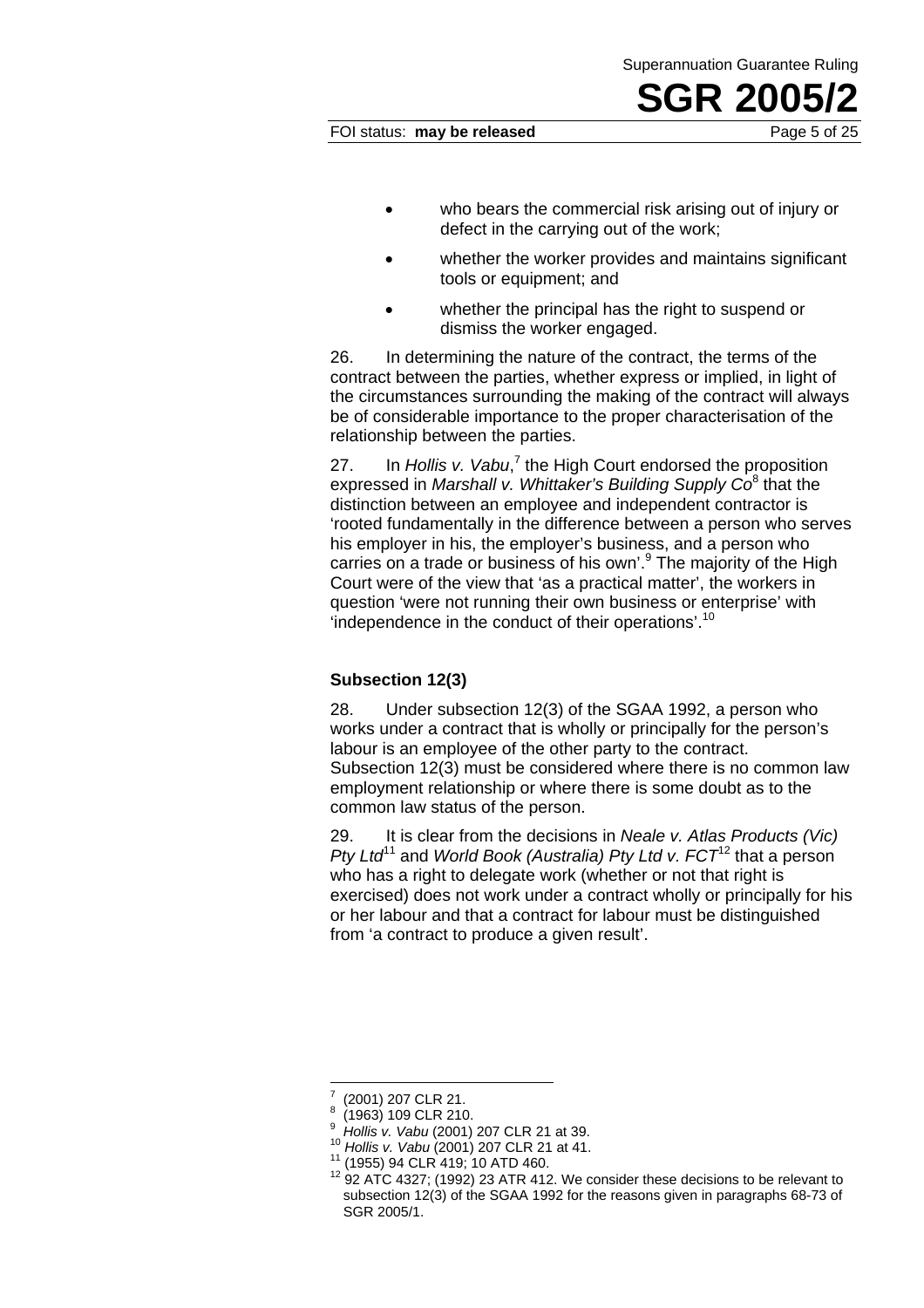Page 6 of 25 **FOI status: may be released** 

30. Where an individual who has been engaged under a contract is not a common law employee or there is some doubt as to the status of the individual at common law, that individual will be an employee under subsection 12(3) if:

- the individual is remunerated wholly or principally for their personal labour and skills;
- the individual performs the contractual work personally (there is no right of delegation); and
- the individual is not paid to achieve a result.

### **Superannuation Guarantee Ruling SGR 2005/1**

31. The above discussion of the law as to who is an employee is a brief summary of the underlying principles to be considered. This Ruling should be read in the context of Superannuation Guarantee Ruling SGR 2005/1 Superannuation guarantee: who is an employee?

### **The SGAA 1992 and arrangements involving intermediaries**

32. In employment arrangements involving an intermediary firm, a worker and an end-user, more than one contract is often formed. In these arrangements, it is first necessary to determine whether a legal relationship exists for the performance of work and with whom it exists. Only after this has been established can consideration be given to the issue of whether the relationship is one of employment or of some other kind.<sup>13</sup> The question of whether the worker is an employee of the intermediary or of the end-user depends on the particular circumstances as disclosed by the facts found.<sup>14</sup> The totality of the relationship between the parties must be considered.

33. The manner in which the relationship between the parties is labelled or described is not conclusive of the nature of the relationship involving an intermediary, worker and end-user. Expressions such as 'employment agency' and 'labour hire firms' are often used to describe the use of various forms of labour market intermediary. These terms have no precise legal meaning. In these tripartite working arrangements, it is necessary to look beyond the form of the contractual relationships and the labels attached to the relationships by the parties to establish the true nature of the relationships of the parties involved.<sup>15</sup>

 $13$  This statement of legal principle has been expressed in such cases as *Attorney-General for New South Wales v. The Perpetual Trustee Company (Limited)* (1952) 85 CLR 237; *Dalgety Farmers Ltd t/as Grazcos v. Bruce* (1995) 12 NSWCCR 36 and *Swift Placements Pty Ltd v. Workcover Authority of New* 

*South Wales* [2000] NSWIRComm 9. 14 *Swift Placements Pty Limited v. WorkCover Authority of New South Wales* 

<sup>15</sup> Damevski v. Giudice [2003] FCAFC 252 at 144, per Merkel J.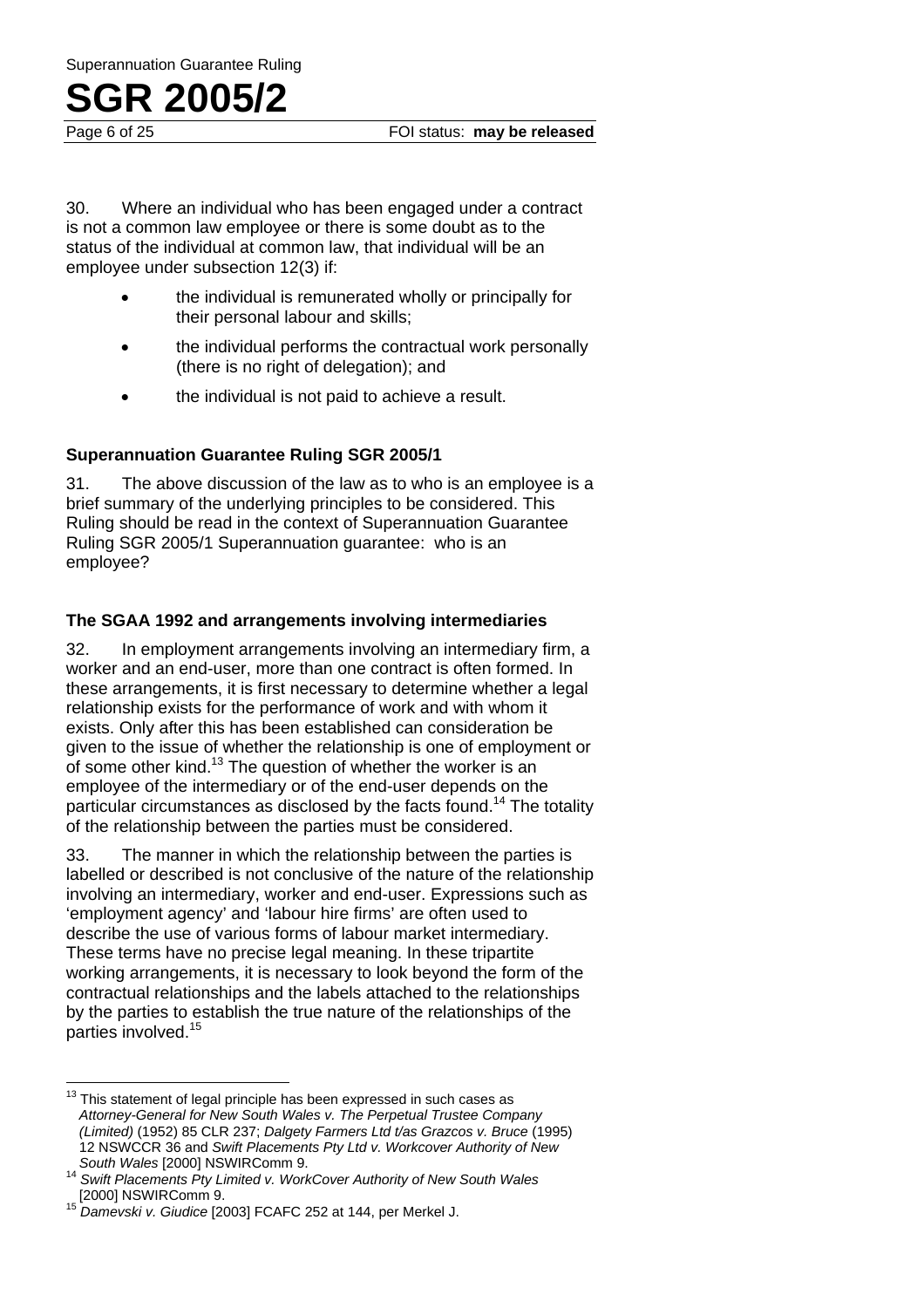FOI status: **may be released** Page 7 of 25

Superannuation Guarantee Ruling

**SGR 2005** 

#### **Contract necessary for employment**

34. The relationship between an employer and an employee is contractual. An employment relationship cannot exist in the absence of a contract.<sup>16</sup> The indicators listed by the courts in determining whether a contract is one of employment can only be applied once it is determined that a contract exists. They cannot be applied to determine whether a contract exists in the first place. The issue of whether a contract exists is a separate and distinct matter from the categorisation of a contract as one of employment or otherwise.

35. Therefore, to establish whether a worker is an employee of the intermediary firm or end-user under the SGAA 1992, it is first necessary to determine whether:

- a contract (whether written, oral or implied) exists between the worker and the intermediary;
- a contract (whether written, oral or implied) exists between the worker and end-user; and
- a contract exists between the intermediary and end-user.

36. Determining whether a contract exists is a matter of applying the ordinary principles of contract law. An agreement between parties will not be given effect by the courts as a legally enforceable contract unless a number of elements are present.<sup>17</sup> In particular:

- the parties must intend to be legally bound by their agreement;
- there must be an offer by one party and its acceptance by the other; and
- the promises which constitute the agreement must be supported by consideration (unless the agreement is in the form of a deed).<sup>18</sup>
- 37. Another way to ask the question is:

- whom could the end-user sue for breach of contract (as distinct from negligence) if the worker failed to appear or failed to work at an acceptable standard; and
- equally, whom could the worker sue for breach of contract if they performed their work but their remuneration was not paid to them?

 $16$  There are some limited categories of 'employment' within the extended definition of that concept in section 12 of the SGAA 1992 that do not depend on the existence of a contract. For example, Members of Parliament: subsection 12(4). However these categories are not addressed in this Ruling since they are not likely to be relevant in practice in the context of intermediary firms.<br><sup>17</sup> Khoury, D, Yamouni, YS 2003, *Understanding Contract Law*, 6<sup>th</sup> edn, Butterworths,

Australia.<br><sup>18</sup> Khoury, D, Yamouni, YS 2003, *Understanding Contract Law*, 6<sup>th</sup> edn, Butterworths, Australia p. 12.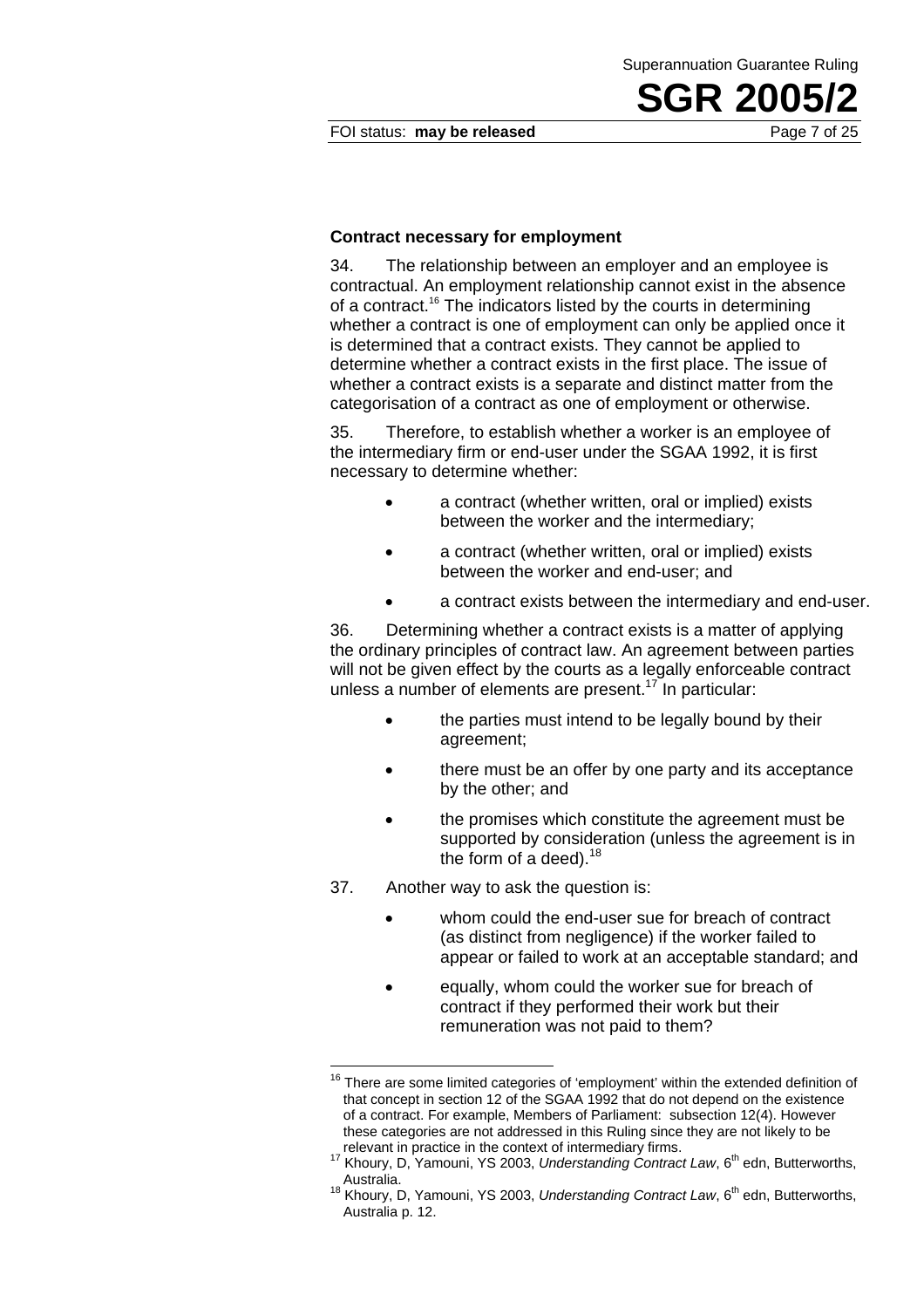Page 8 of 25 **FOI status: may be released** 

38. The contract may be written, it may be partly written and partly oral, it may be wholly oral or it may even be implied from the parties' actions.19

39. If, after applying the principles of contract law, it is found that there is no contract between the worker and the end-user in a tripartite working arrangement, the worker cannot be an employee of the end-user for the purposes of the SGAA 1992. Similarly, if there is no contract between the worker and intermediary, the worker cannot be an employee of the intermediary under the SGAA 1992.

### **Case law**

 $\overline{a}$ 

40. The courts and various State Industrial Relations Commissions which have considered the nature of tripartite working arrangements in an industrial relations, workers compensation and pay-roll tax context have confirmed in a number of cases the principle that an employment relationship cannot exist unless a contract exists between the worker and either the end-user or intermediary. These cases also illustrate the importance of applying the principles of contract law to determine whether a contract exists.

41. In the frequently quoted decision of the Full Federal Court in *Building Workers' Industrial Union of Australia and Others v. Odco Pty Ltd*<sup>20</sup> (*Odco*), Wilcox, Burchett and Ryan JJ in their joint judgment held that an employment relationship did not exist between the end-user (builder) and worker provided by the intermediary (Odco) because a contract did not exist between the worker and end-user. The Court found that there was a contract between the worker and the intermediary (but that this contract was not a contract of employment).

42. The element of consideration which is essential to the formation of a contract was a key factor in the Court's reasoning that there was no contract between the end-user builder and the workers. The Court stated that:

> The element of consideration which is essential to a contract of employment is the promise by the presumptive employer to pay for service as and when the service is rendered….In this case, on the evidence, there was no promise of payment of periodical sums by the builder to the worker, and no agreement between the builder and the workers as to what those sums should be. The builder's only obligation was against Troubleshooters. The worker's only entitlement was against Troubleshooters, and in accordance with a different measure.

<sup>&</sup>lt;sup>19</sup> Graw, S 2005, *An Introduction to the Law of Contract*, 5<sup>th</sup> edn, Lawbook Co, p. 28.<br><sup>20</sup> (1991) 29 FCR 104.<br><sup>21</sup> *Building Workers' Industrial Union of Australia and Others v. Odco Pty Ltd (1991)* 

<sup>29</sup> FCR 104 at 114.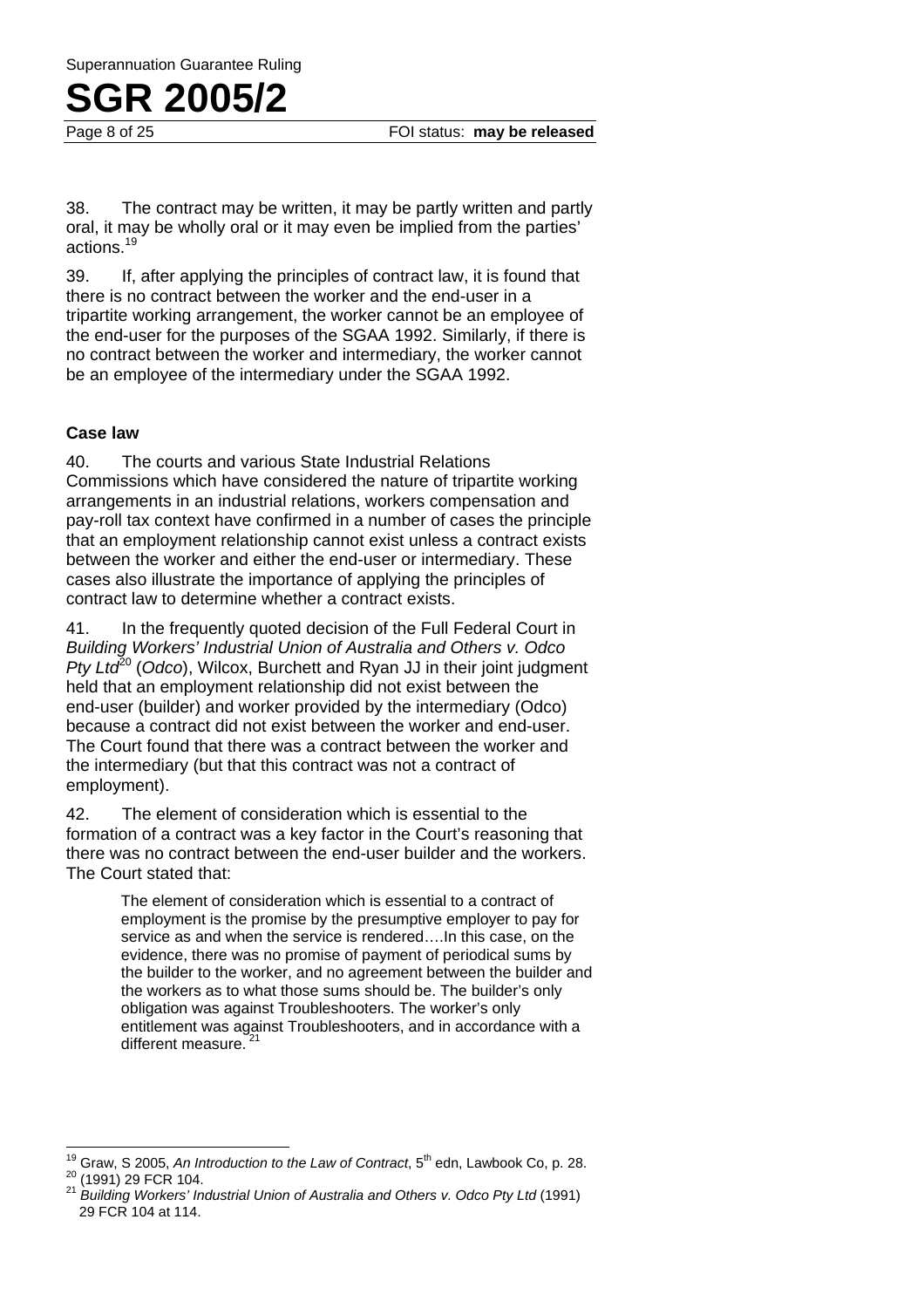#### FOI status: **may be released** Page 9 of 25

43. After stating that the payment of wages by an intermediary does not preclude the existence of a contract of employment between a worker and end-user, the Court further observed that:<sup>22</sup>

> The essential enquiry…is whether the presumptive employer remains liable to pay the worker if, for any reason, the intermediary fails to do so. We can discern no term of any contract between the builder and worker in the present case which imposes any such liability on the builder in the event of Troubleshooters' failing to make appropriate payment to the worker.<sup>23</sup>

44. The Full Federal Court also rejected the submission by counsel for the appellants in *Odco* that when a man sent by the intermediary reports to and is allocated work by the builder end-users, he contracts with the builder to perform that work:

> In our view, the correct analysis is that the agreement to perform work is concluded earlier when the worker accedes to Troubleshooter's request to attend at a particular site on a given day. At that time, the worker assumes an obligation to attend the site and perform such work…as may be allocated to him. Correspondingly, Troubleshooters assumes an obligation to pay him for his time.

45. In *Drake Personnel Ltd & Ors v. Commissioner of State Revenue*25 (*Drake*), the Victorian Supreme Court of Appeal examined the question of whether the intermediary firm (Drake), or its client (the end-user) was the employer for payroll tax purposes, of the workers (temporaries) provided by Drake.

46. The Court held that the temporaries were common law employees of Drake. In holding that Drake was the relevant employer in the tripartite working arrangement, both Ormiston JA and Phillips JA in their respective judgments placed emphasis on the fact that there was no contract between the clients of Drake and the temporaries.

<sup>22</sup> Building Workers' Industrial Union of Australia and Others v. Odco Pty Ltd (1991) 29 FCR 104 at 119.

<sup>(1991) 29</sup> FCR 104 at 119. 23 The decision in *Odco* was followed by the Supreme Court of New South Wales in *Forstaff and Others v. Chief Commissioner of State Revenue* [2004] NSWSC 573, a case concerning the liability of Forstaff (the intermediary) to pay-roll tax in respect of workers contracted and supplied by it to end-user clients. In applying the enquiry by the Full Federal Court in *Odco* as to whether the presumptive employer remains liable to pay the worker, if for any reason, the intermediary fails to do so, the Court held that there was no contract, whether of employment or otherwise, between the end-user and worker. This was because the end-user in the tripartite working arrangement under consideration did not have an obligation to pay the

workers.<br><sup>24</sup> *Building Workers' Industrial Union of Australia and Others v. Odco Pty Ltd*<br>(1991) 29 FCR 104 at 116.

<sup>&</sup>lt;sup>25</sup> [2000] VSCA 122.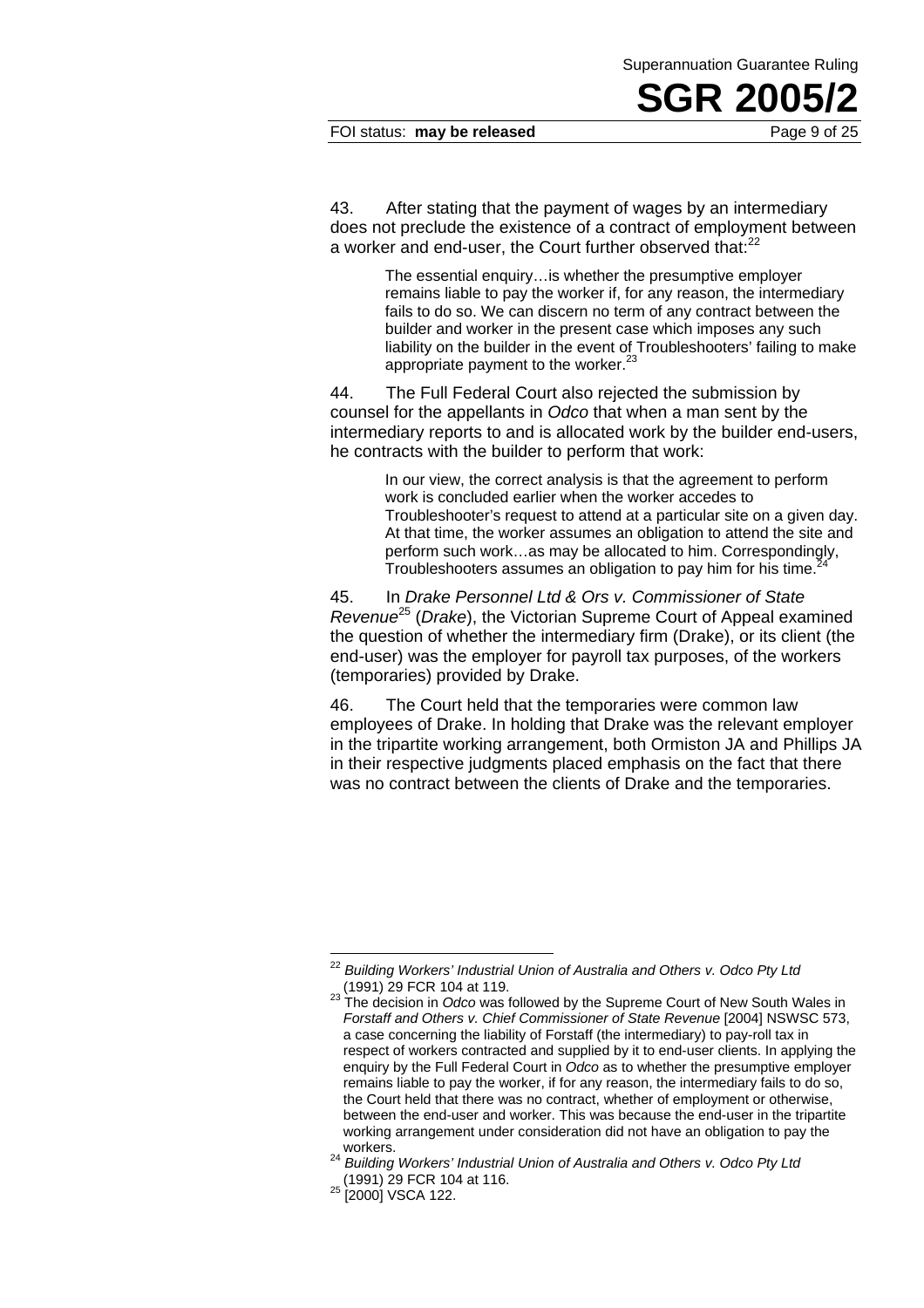Page 10 of 25 **FOI status: may be released** 

47. In the course of his reasoning, Phillips JA stated that the contract between Drake and the workers arose only as and when work was accepted by the worker.<sup>26</sup> In doing so, he cited with approval the Full Federal Court's conclusion in *Odco* that the agreement to perform work in the facts of that case was concluded when the worker acceded to the intermediary's request to attend at a particular site on a given day.

48. In a matter concerning occupational health and safety, the Full Bench of the NSW Industrial Relations Commission in *Swift Placements Pty Limited v. WorkCover Authority of New South Wales***<sup>27</sup> (Swift** *Placements*), considered the nature of the relationship established between the intermediary firm (Swift Placements) and a worker supplied by Swift Placements to perform work for a client of the intermediary. The issue for determination was whether the worker was a common law employee of Swift Placements within the meaning of the *Occupational Health and Safety Act 1983* at the time he sustained injuries at the premises of the end-user client. It was held that the worker was employed by Swift Placements under a common law contract of employment.

49. Before establishing the nature of the relationship between Swift Placements and the worker, the Full Bench first looked at the circumstances of the arrangement to determine whether a legal relationship existed, either between the worker and the end-user client or between the worker and Swift Placements. By doing so, the Full Bench followed the process referred to in cases such as *Dalgety Farmers Ltd t/as Grazcos v. Bruce*<sup>28</sup> which is:

> In determining whether a contract of service has been entered into, and if so with whom, it is necessary to look at the circumstances of the engagement and to ascertain who it was that offered employment, and whether the worker accepted the offer. To determine whether what then ensued was indeed employment…it is necessary to look at the whole of the relationship.<sup>2</sup>

50. It was submitted by counsel for Swift Placements that a contract existed between the worker and end-user client on the basis of the 'control' test and other indicators of employment. In rejecting this contention and finding that there was no evidence of any contract between the worker and end-user, the Full Bench emphasised that ascertaining whether a legal relationship exists is necessary before determining the nature of the relationship and held that the submission was flawed because it:

did not attend to the primary question arising, namely, whether there was an intention to create a legal relationship between Mr Terkes [the worker] and Warman [end-user client] but rather assumed such a relationship and characterised it according to various criteria, principally control, as an employment contract.<sup>3</sup>

<sup>26</sup> 

<sup>&</sup>lt;sup>26</sup> *Drake Personnel Ltd & Ors v. Commissioner of State Revenue* [2000] VSCA 122 at 34.<br><sup>27</sup> [2000] NSWIRComm 9.<br><sup>28</sup> (1995) 12 NSWCCR 36. <sup>29</sup> *Swift Placements Pty Limited v. WorkCover Authority of New South Wales* [200

<sup>[2000]</sup> NSWIRComm 9 at 33. 30 *Swift Placements Pty Limited v. WorkCover Authority of New South Wales*  [2000] NSWIRComm 9 at 37.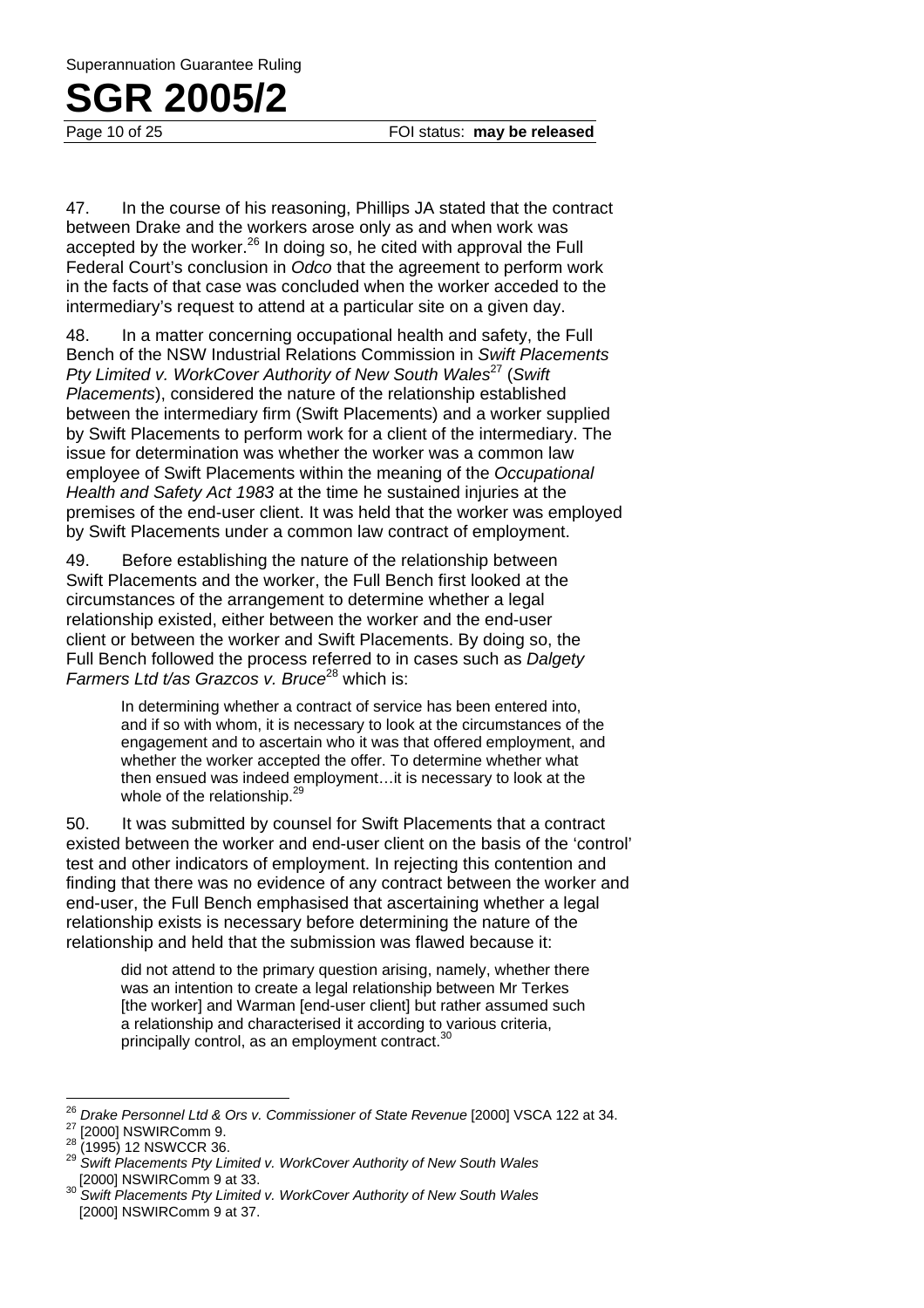#### FOI status: **may be released** Page 11 of 25

51. The Full Bench went on to state that:

…Mr Terkes obtained the work from the appellant and agreed to perform it on the appellant offering it to him; attendance by him at Warman's premises to commence and continue performance of the work involved no separate or distinct offer by Warman nor acceptance by Mr Terkes. It follows, in our view, that to the extent any legal relationship existed it did so between the appellant and Mr Terkes, although, of course, the nature of such relationship is another question.

### *Damevski v. Guidice*

52. The Full Federal Court decision in *Damevski v. Guidice<sup>32</sup> (Damevski)* provides a particularly pertinent example of the application of the principles of contract law to a tripartite working arrangement.33 The matter concerned an employer's (Endoxos) endeavour to terminate the employment of the applicant (Damevski) and to simultaneously contract with an independent agency (MLC) for the provision by Damevski, supposedly acting as an independent contractor, of the same services he had previously provided in his capacity as an employee. $34$  The issue for consideration by the Court was whether, after the purported termination of his employment, Damevski provided his service to his former employer Endoxos as an employee or independent contractor.

53. In three separate judgments, Wilcox, Marshall and Merkel JJ found that there was:

- a contract of employment between Damevski and Endoxos;
- no contract (either oral or written) between MLC and Damevski; and
- no evidence Damevski was an independent contractor.

Swift Placements Pty Limited v. WorkCover Authority of New South Wales **[2000]** NSWIRComm 9 at 38.

 $\frac{32}{32}$  [2003] FCAFC 252.  $\frac{32}{33}$  Essentially this arrangement involved the conversion of a direct employment relationship between a company and worker to that of a supposed tripartite working arrangement using an intermediary. As observed by Wilcox J, the sole purpose of the arrangement was to allow the employer to avoid its legal obligations as an

 $34$  This arrangement involved all the other employees of Endoxos.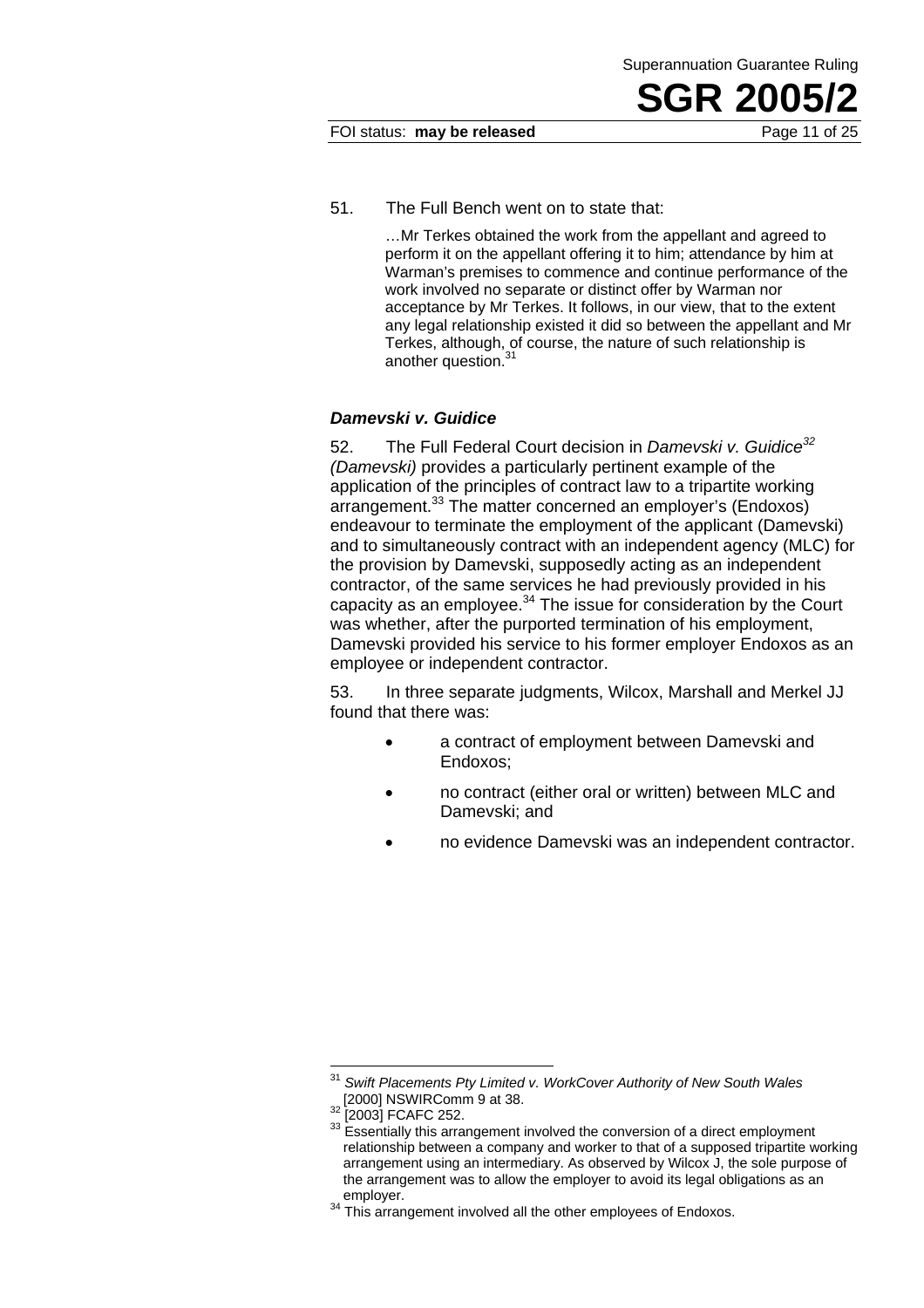Page 12 of 25 **FOI status: may be released** 

54. In considering whether there was a contract between MLC and Damevski, Wilcox J stated that:

> There is no evidence that Mr Damevski entered into either a written or oral agreement with MLC. No evidence was adduced of any conversation between Mr Damevski and any representative of MLC. No document addressed to MLC, and signed by Mr Damevski, was put into evidence. There is a total absence of material that would be necessary to enable either Mr Damevski or MLC to prove the existence of a contract between them.

55. Relevantly, in his judgement, Marshall J found the Full Bench of the Industrial Relations Commission in an earlier decision on this arrangement to have been in error for not considering whether the elements of a contract were present for there to be an implied contract between Damevski and Endoxos.35 Marshall J stated:

> Although there is no evidence of an express contract between Mr Damevski and Endoxos, the Full Bench failed to properly apply established principles of contract law and address, after considering all the relevant evidence, whether there was a contract which could be implied to exist based on the conduct of the parties.<sup>36</sup>

56. His Honour then applied the principles of contract law to the arrangement in question and concluded, after considering the reality of the situation and the totality of the relationship between the parties, that there was a contract of employment between Endoxos and Dameyski<sup>37</sup>

### **Control**

57. The Courts have held that a contract will not be inferred between the worker and end-user in a tripartite working arrangement merely because the end-user exercises the day-to-day or practical control over the worker. If there is no contract between the end-user and worker, there cannot be an employment relationship and the fact that the worker performs the work for the end-user at their premises and under the end-user's direction and control will not affect this conclusion.

<sup>35</sup> The Industrial Relations Commission at first instance did consider the elements of a contract to determine incorrectly that there was no contract between Damevski

and Endoxos.<br><sup>36</sup> *Damevski v. Giudice* [2003] FCAFC 252 at 81.<br><sup>37</sup> The only role performed by MLC in the arrangement was that of an administrative one of paying Damevski's wages on behalf of Endoxos.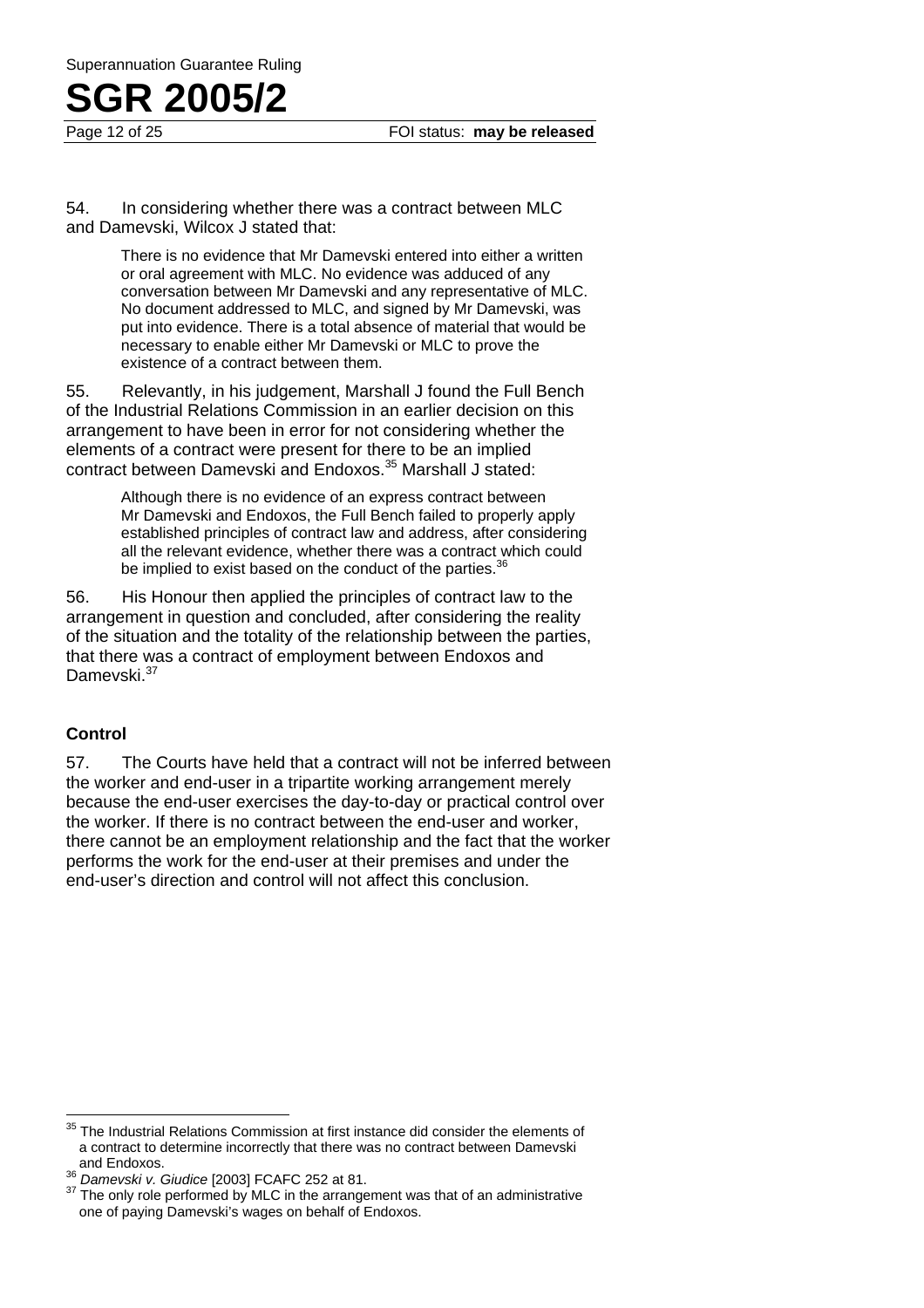FOI status: **may be released** Page 13 of 25

58. This principle was illustrated in the decision of the Full Court of the Supreme Court of South Australia in *Mason & Cox Pty Ltd v. McCann*<sup>38</sup> (*Mason & Cox*). The issue in *Mason & Cox* was whether there was a contract of employment between the worker and end-user (Mason & Cox) under the *Workers Rehabilitation and Compensation Act 1986* (SA).39 Mason & Cox argued that there was an implied contract of employment between the worker and Mason & Cox on the basis that the worker performed work for Mason & Cox at their premises and under their direction and control.<sup>40</sup>

59. The Full Court unanimously held that there was no contract of employment between Mason & Cox and the worker. Doyle CJ in his judgment held that it was not enough to say that the worker was performing work at the premises of Mason & Cox and under their direction and control. As to the issue of control, his Honour stated:

> The fact of control alone cannot lead to a conclusion that there was a contract of service between Mr McCann [the worker] and Mason & Cox [the end-user], or indeed that there was a contractual relationship at all.

60. Doyle CJ considered that the fact that the worker complied with the directions given by Mason & Cox as to the manner in which he was to carry out his work does not of itself indicate any legal right by Mason & Cox to direct him. If the worker had failed to follow their directions, his Honour considered Mason & Cox would not have been able to take action against him, their only rights being to reject the worker's further services and to exercise any contractual rights against the intermediary.

61. Doyle CJ went on to state that what is important is '…the legal right to control, rather than the practical fact of control'.<sup>42</sup>

<sup>38 (1999) 74</sup> SASR 438. *Mason & Cox* provides additional judicial authority for the principle that in the absence of a contract between two parties, an employment

contract cannot exist. See the judgment of Perry J.<br><sup>39</sup> If there was a contract of employment between the parties, the worker had no right<br>of action against Mason & Cox at common law.

of action against Mason & Cox at common law. 40 It was not argued that there was an express contract of service between Mason &

Cox and the worker. 41 *Mason & Cox Pty Ltd v. McCann* (1999) 74 SASR 438 at 26. 42 *Mason & Cox Pty Ltd v. McCann* (1999) 74 SASR 438 at 29. As authority for this proposition, Doyle CJ cited the following comments of Dixon J in *Humberstone v. Northern Timber Mills* (1949) 79 CLR 389 at 404: The question is not whether in practice the work was in fact done subject to a direction and control exercised by an actual supervision or whether an actual supervision was possible but whether ultimate authority of the man in the performance of his work resided in the employer so that he was subject to the latter's orders and directions.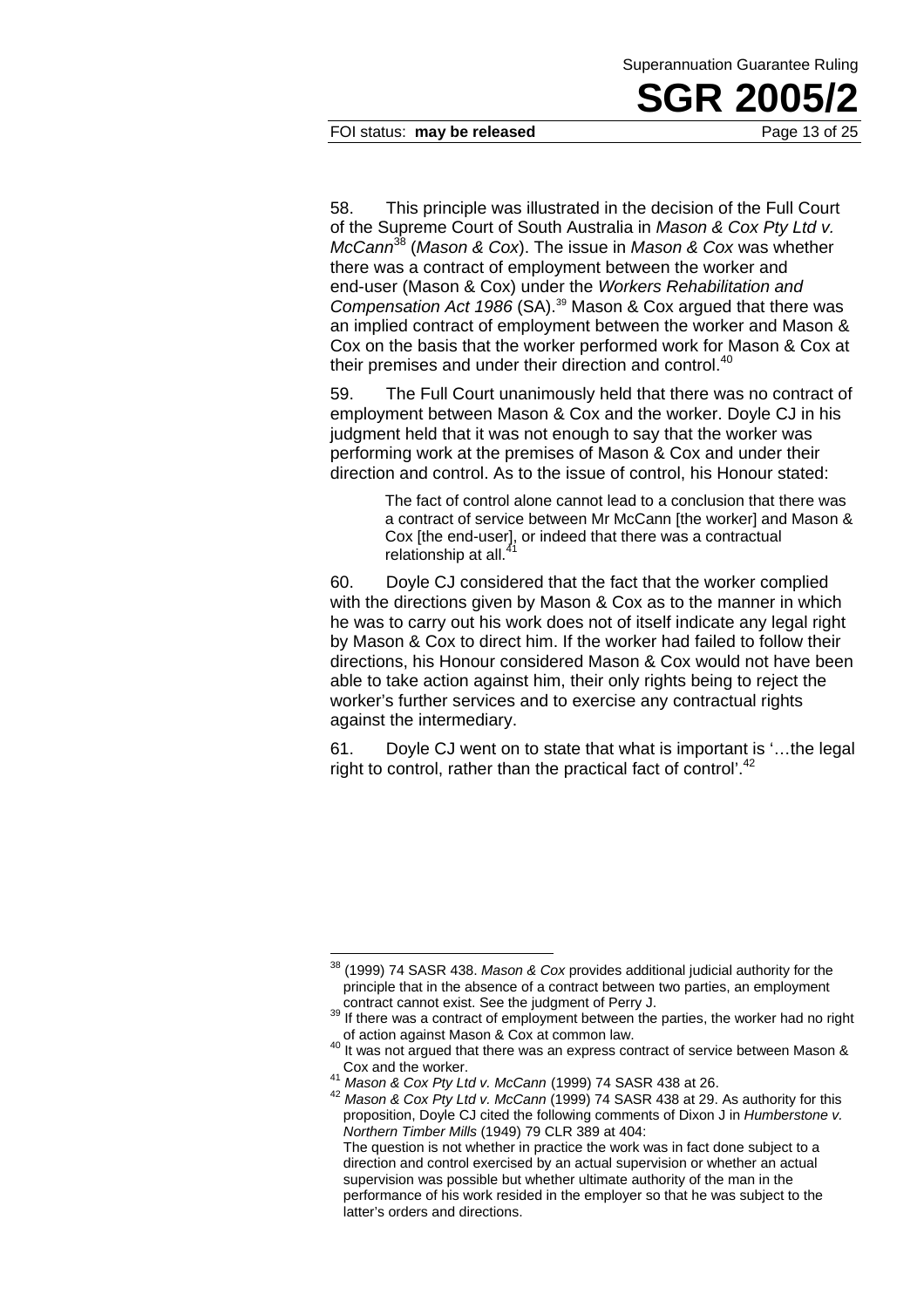Page 14 of 25 FOI status: **may be released**

62. This approach to the application of the indicator of control in the context of tripartite working arrangements is consistent with that applied by the Full Bench of the Industrial Relations Commission in *Swift Placements*. The Full Bench held in *Swift Placements* that control over a worker did not merely relate to the on-the-job situation, but rather the ultimate or legal control over the worker. It stated:

> …control by an employer over an employee is not to be viewed merely in the on-the-job situation in directing a person what to do and how to do it, but rather in the sense of the ultimate or legal control over the person to require him to properly and effectively exercise his skill in the performance of the work allocated...<sup>4</sup>

63. In applying the control test to the tripartite working arrangement in question, the Full Bench rejected the submission by counsel for Swift Placements that where day-to-day control of the work resides with the client and not with the intermediary, then the client is the relevant employer and not the intermediary.

64. Further, in *Drake*, the Victorian Court of Appeal rejected the contention made by Drake that there could be no employment relationship between Drake and the temporary worker because the day-to-day control of the work vested in the end-user client of Drake rather than Drake. Phillips JA concluded that:

> Rather, in a case like this, it may be that control, day-to-day, is not as significant as it was in the cases cited to us…the fact that the client exercises day-to-day control may be referred back to the contract made between Drake and the temporary; for it is under and by virtue of that contract that the temporary accepts direction from Drake's client...<sup>4</sup>

65. Therefore, in applying the control test in these tripartite employment arrangements, it is the ultimate or legal control over the worker which is most relevant rather than day-to-day control of the worker. A contract will not be taken to exist between the end-user and worker merely because the worker performs work under the direction and control of the end-user.

<sup>43</sup> <sup>43</sup> *Swift Placements Pty Limited v. WorkCover Authority of New South Wales* [2000] NSWIRComm 9 at 44.

<sup>44</sup> *Drake Personnel Ltd & Ors v. Commissioner of State Revenue* [2000] VSCA 122 at 55. In *Mason & Cox*, there was an implied term in the contract between the intermediary and worker to the effect that the work to be performed by the worker supplied by the intermediary would be subject to the direction and control of the end-user.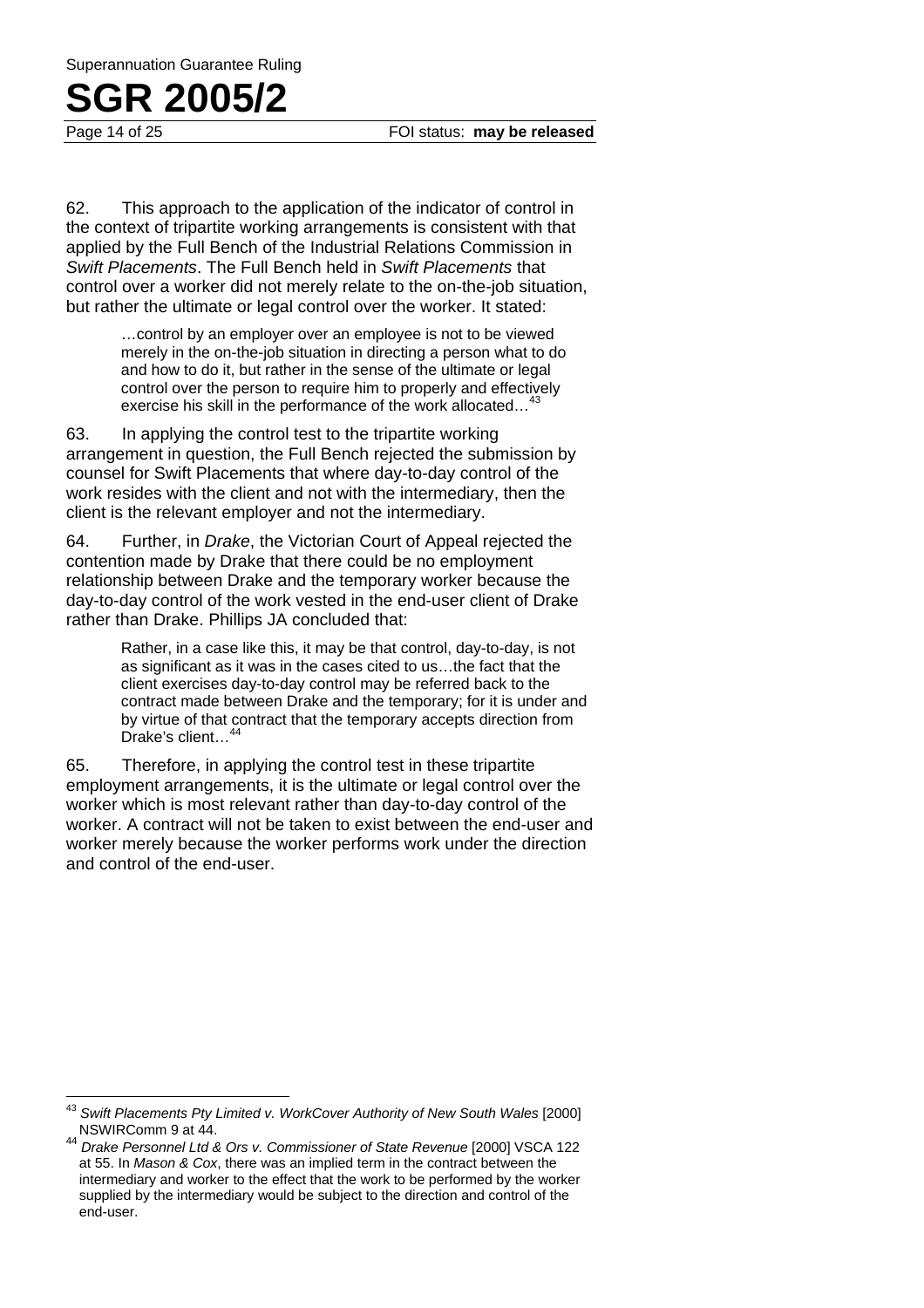FOI status: **may be released** Page 15 of 25

### **Work done for benefit of end-user**

66. The Courts have also affirmed the principle that a contract of employment between the intermediary and worker will not be denied simply because the work is being performed for the immediate benefit of the end-user and not the intermediary. A worker engaged by an intermediary may be directed to work for the benefit of the end-user client without altering the nature of the relationship between the intermediary and worker. In *Drake*, Phillips JA, in rejecting the contention that there was no contract of employment between Drake and the temporary because the work was not being performed for Drake stated that:

> …in a case like the present where A makes an agreement with B under which A supplies to B the services of C for the performance of work and A also makes a contract with C for C to perform the work for B, it can be said…that in performing the work C not only benefits B but is also advancing the business of A, to the benefit of A....it seems to me to follow that a temporary, in accepting an engagement to perform work for Drake's clients, is doing the work as much for Drake as for the client. The temporary is, in a relevant sense, working for Drake while working for the client. In the one case he or she is working pursuant to a contract (with Drake) and in the other that is not so (the temporary making no contract with the client). But the contract between Drake and the temporary should not…be denied the character of employment according to ordinary concepts of the common law merely because when the work is done it is done for the immediate benefit of a client of Drake. $45$

67. In *Swift Placements*, the Full Bench quoted a passage from the judgment of Kitto J in *Attorney-General for New South Wales v. The Perpetual Trustee Company (Limited)*46 which explained the essential elements of an employer-employee relationship and applied the principle cited in the passage that:

> …the statement that the doing of work must be for the benefit of the master does not mean, of course, that the direct benefit from the work itself must necessarily accrue to the master; he may, without altering the relationship, direct his servant to do work which will benefit another.<sup>47</sup>

 $\overline{a}$ <sup>45</sup> Drake Personnel Ltd & Ors v. Commissioner of State Revenue [2000] VSCA 122 at 54. 46 (1952) CLR 237. 47 *Swift Placements Pty Limited v. WorkCover Authority of New South Wales* [2000]

NSWIRComm 9 at 32.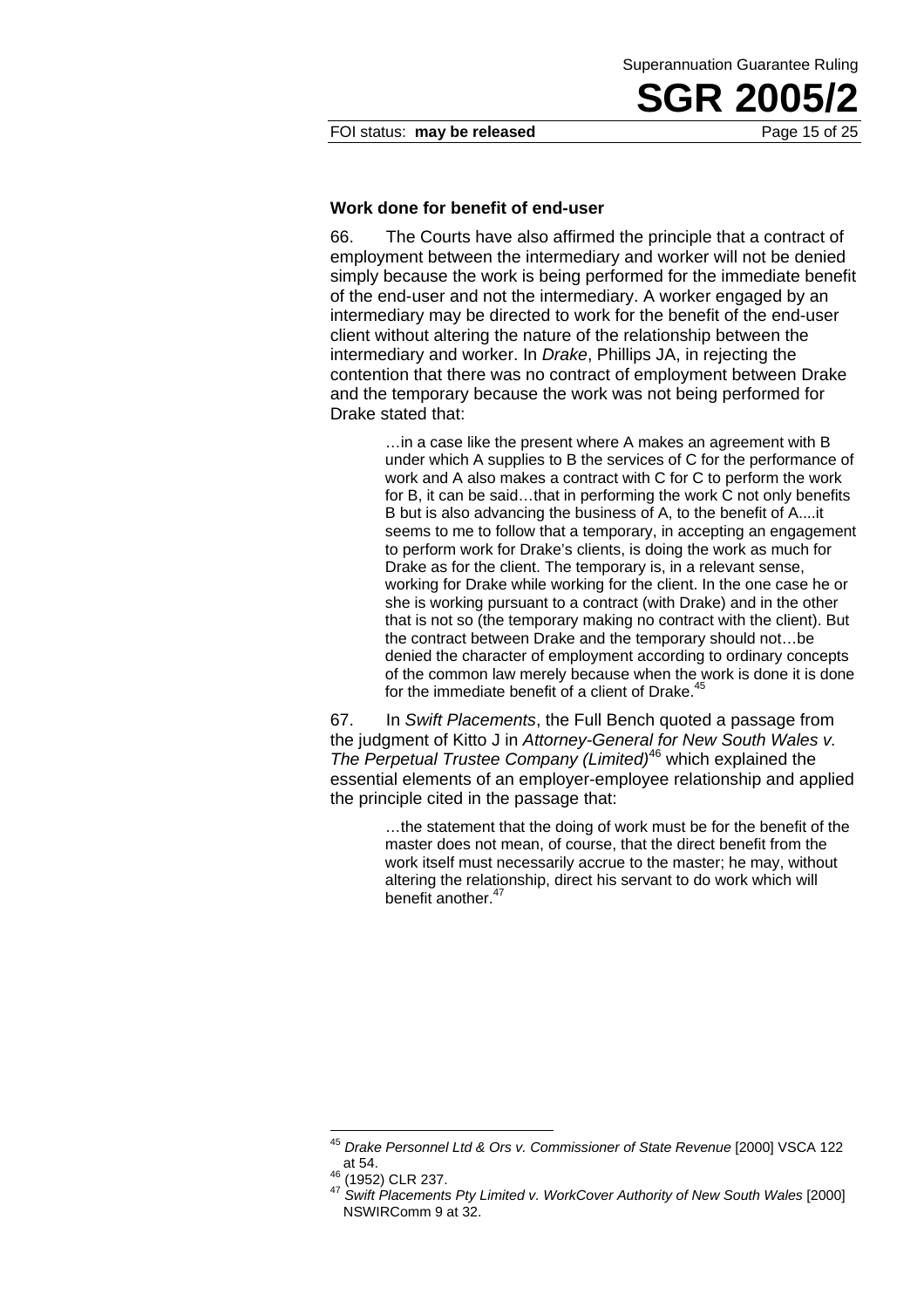Page 16 of 25 FOI status: **may be released**

68. The Full Bench in *Swift Placements* also referred to the observations made by the High Court in *Accident Compensation Commission v. Odco Pty Ltd*<sup>48</sup> which were made in the context of the consideration of whether workers engaged by an intermediary (Troubleshooters) and supplied to builder clients had employment status by virtue of deeming provisions in the Victorian *Accident Compensation Act 1985*:

> Once it is accepted that there was (1) an agreement between TSA and the builder for the supply of a tradesman to the builder to do certain work on terms that the builder was to remunerate TSA for supplying the tradesman and for the work which he did, and (2) an agreement between TSA and the tradesman whereby the tradesman agreed to perform work at the site at the builder's direction for remuneration to be paid by TSA, it follows…that the tradesman supplies services to TSA by attending the site and doing work there. By attending there and doing work, he supplies services to TSA for the purposes of its business, notwithstanding that he also at the same time supplies the same services to the builder for the purposes of its business.

### **Agency**

69. An intermediary may be authorised by another party to do something on that party's behalf. Generally, the intermediary is called an agent. The party who authorises the agent to act in their behalf is called the principal. At general law, agency is the relationship existing between two parties whereby the agent is authorised, either expressly or impliedly, by the principal to do, on the principal's behalf, certain acts which affect the principal's rights and duties in relation to third parties.<sup>49</sup> In cases of actual authority, the relationship between the principal and an agent is a consensual one so that no party can claim to be a principal's agent unless both parties consent to the creation of the agency.<sup>50</sup> Where an agent uses his or her authority to act for a principal, then any act done on behalf of that principal is an act of the principal.

70. In certain situations, the agent is authorised by the principal to bring about a contractual relationship between the principal and a third party. Where the agent acts within the scope of his or her authority and accordingly brings about a contractual relationship between the principal and the third party, the contract is between the principal and the third party: the agent is not a party to the contract but is essentially the intermediary or conduit to bring about the contractual relationship between the principal and the third party.<sup>51</sup>

<sup>48</sup> 

<sup>&</sup>lt;sup>48</sup> (1990) 95 ALR 641 at 652.<br><sup>49</sup> International Harvester Company of Australia Proprietary Limited v. Carrigan's

*Hazeldene Pastoral Company* (1958) 100 CLR 644.<br><sup>50</sup> *Equiticorp Finance Ltd (in liquidation) v. Bank of New Zealand* (1993) 32 NSWLR<br>50 at 132.

<sup>&</sup>lt;sup>51</sup> Turner, C, 2003, Australian Commercial Law, 24<sup>th</sup> edn, Lawbook Co, p. 215.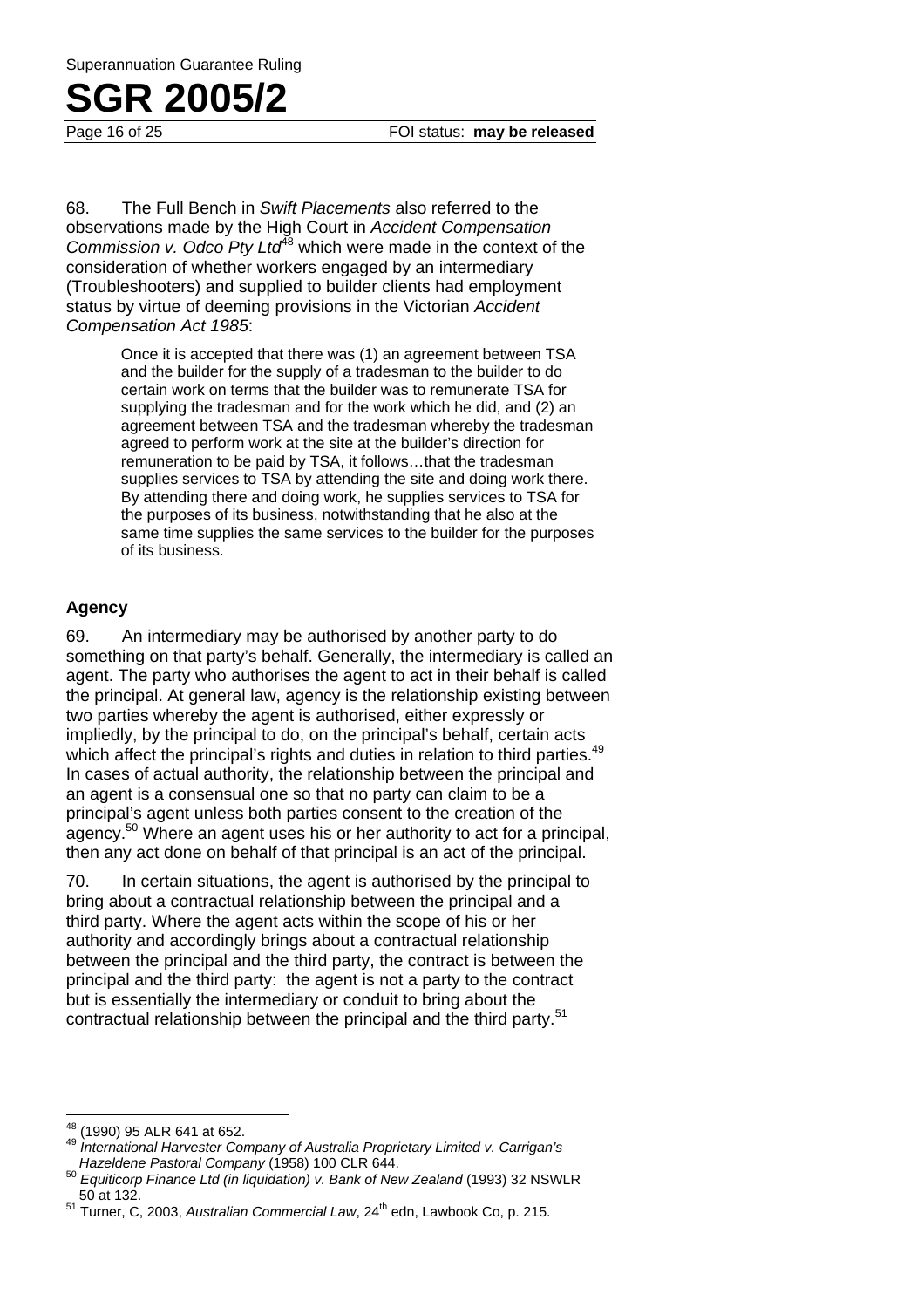### FOI status: **may be released** Page 17 of 25

71. In some arrangements involving an intermediary firm, worker and end-user, the intermediary may perform an agency role to bring about a contractual relationship between the worker and end-user.<sup>5</sup> The intermediary may be authorised by the worker to bring about a contractual relationship for the performance of work or the supply of labour between the worker and end-user. Alternatively, the intermediary may be authorised by the end-user to find suitably qualified workers for the end-user.

72. Where an agency relationship does in fact exist between the intermediary and either the end-user or worker, and the intermediary brings about a contractual relationship between the end-user and the worker, the worker cannot be an employee of the intermediary firm. The contract is between the worker and the end-user. The intermediary firm is not a party to the contract.

73. The question of whether the intermediary firm has performed an agency role in tripartite working arrangements has been considered in various cases. In *Odco*, the Full Federal Court rejected the contention made that the intermediary firm was acting as the agent for the end-user builder in procuring the services of the workers, or as agent for the workers in finding work. The Court stated:<sup>53</sup>

> An alternative analysis…was that Troubleshooters was the agent of the builder in engaging the services of the worker and brought about a contract of employment between its presumptive principal and the worker. The chief objection to this analysis arises from the evidence that it was Troubleshooters which fixed, and adjusted from time to time, the remuneration to which each worker was entitled. That was apparently done without any reference to the builder who was only concerned to know the gross amount which he was obliged to pay Troubleshooters in respect of the workers made available by it. To accommodate this alternative analysis…counsel for the appellants postulated a further relationship of agent and principal between Troubleshooters and each worker whom it made available to a builder…However, this contention cannot be reconciled with the clear expression of intention that Troubleshooters is liable to pay remuneration at the agreed rate to the worker, whether or not it is itself paid by the builder.

74. Earlier in the decision the Court noted that the use of the word 'agency' did not necessarily connote a legal relationship of principal and agent.<sup>54</sup>

 $52$  The intermediary is often referred to commercially as an 'employment agency' or

<sup>&#</sup>x27;recruitment' or 'placement' firm. 53 *Building Workers' Industrial Union of Australia and Others v. Odco Pty Ltd* (1991)

<sup>29</sup> FCR 104 at 119. 54 *Building Workers' Industrial Union of Australia and Others v. Odco Pty Ltd* (1991) 29 FCR 104 at 117.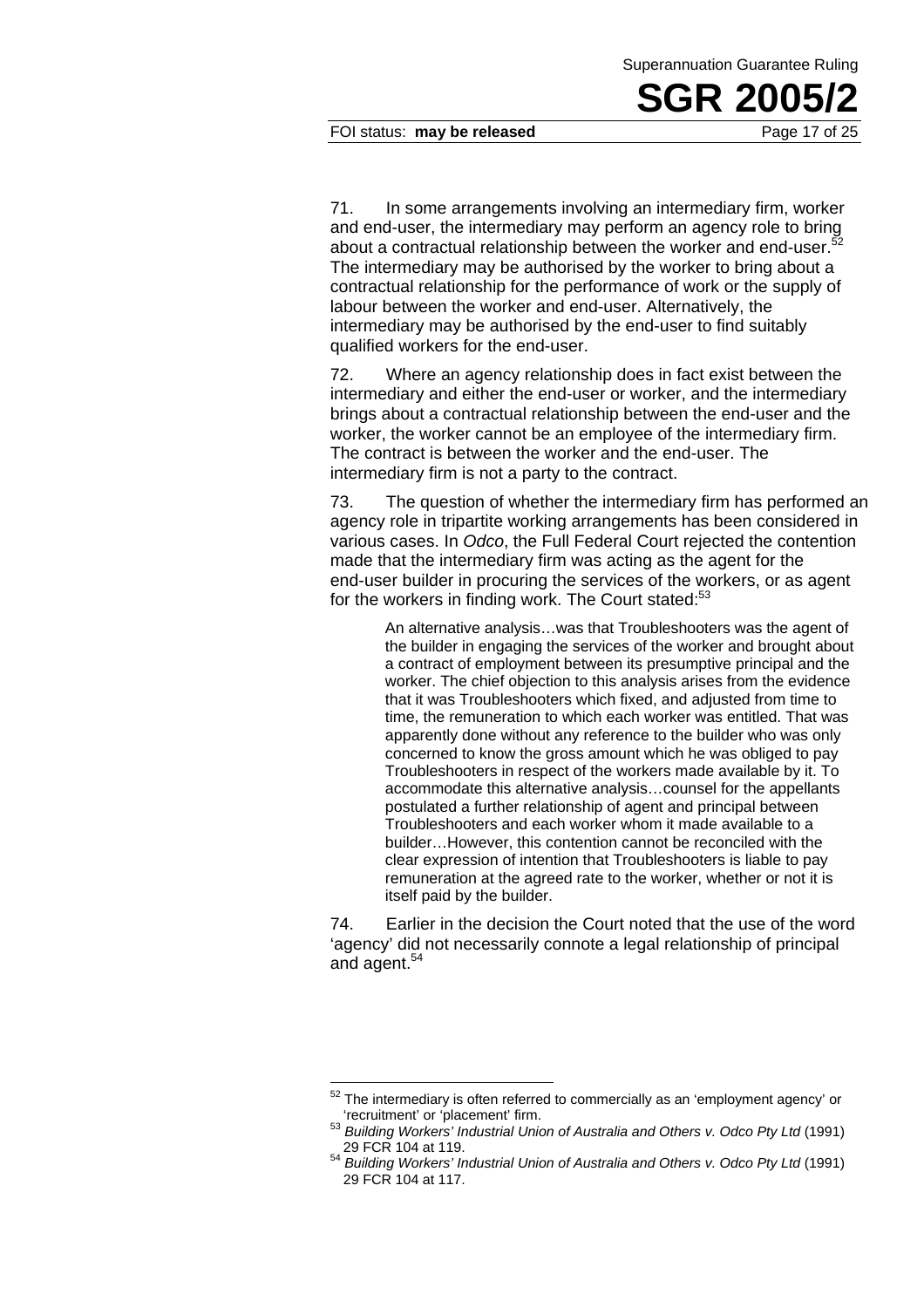Page 18 of 25 **FOI status: may be released** 

75. In *Drake*, the question of whether the intermediary firm (Drake) was performing an agency role in the legal sense was addressed and rejected by Phillips JA. He stated:<sup>55</sup>

> The business of Drake was that of an 'employment agency' as that term is commonly understood. It does not mean that Drake was in any sense an agent bringing its client (for whom the temporary was to work) into a direct contractual relationship with the temporary (who did the work); rather Drake entered into a contract with the client to supply the services of a temporary and Drake also entered into a contract with the temporary to work for the client. So much seems to flow from the method of payment…the client paid Drake for the services of the temporary and Drake paid the temporary for working for the client…there was no direct contractual relationship between the client and the temporary.

76. Similarly, in *Swift Placements*, the Industrial Relations Commission rejected the categorisation by counsel for Swift Placements that the relationship between Swift Placements and the worker was one of agency, notwithstanding the fact that the business of Swift Placements was described as an employment agency.<sup>56</sup> The Full Bench stated that:

> There was no issue that some relationship existed between the appellant [Swift Placements] and Mr Terkes [the worker]. The appellant categorised it as one of agency by which the appellant arranged a contract of employment between Warman [end-user client] and Mr Terkes...In view of our earlier finding that no legal relationship existed between Warman and Mr Terkes, it is strictly unnecessary to consider further the question of agency. All we need to say about it, given the general proposition that the relationship of agency exists where one person (the principal) agrees that the other person (the agent) should act on his behalf so as to affect his relations with third parties…is that there was no evidence in the proceedings to support such a contract. Indeed, to the contrary, the acceptance by Mr Terkes of the offer of casual employment made by the appellant on 31 October 1995 directly negates any agency...<sup>5</sup>

<sup>55</sup> <sup>55</sup> *Drake Personnel Ltd & Ors v. Commissioner of State Revenue* [2000] VSCA 122 at 29.<br><sup>56</sup> It was submitted by counsel for Swift Placements that it (being Swift Placements)

was the agent of the worker by which it arranged a contract of employment between the worker and the client. 57 *Swift Placements Pty Limited v. WorkCover Authority of New South Wales* 

<sup>[2000]</sup> NSWIRComm 9 at 49. The Full Bench also rejected the submission by Swift Placements that it was an 'outsourced resources department' of its client in providing labour. The document setting out the agreement between Swift Placements and the client expressly provided that staff provided were Swift Placement's employees and that where a client itself employs one of Swift Placement's employees or former employees, the client was to immediately notify Swift Placement and may be charged a permanent placement fee. In relation to the permanent placement fee, the Full Bench noted that 'the traditional reward to a labour agency of a placement fee only occurs where the client ceases the temporary placement and assumes full responsibility for the person concerned'.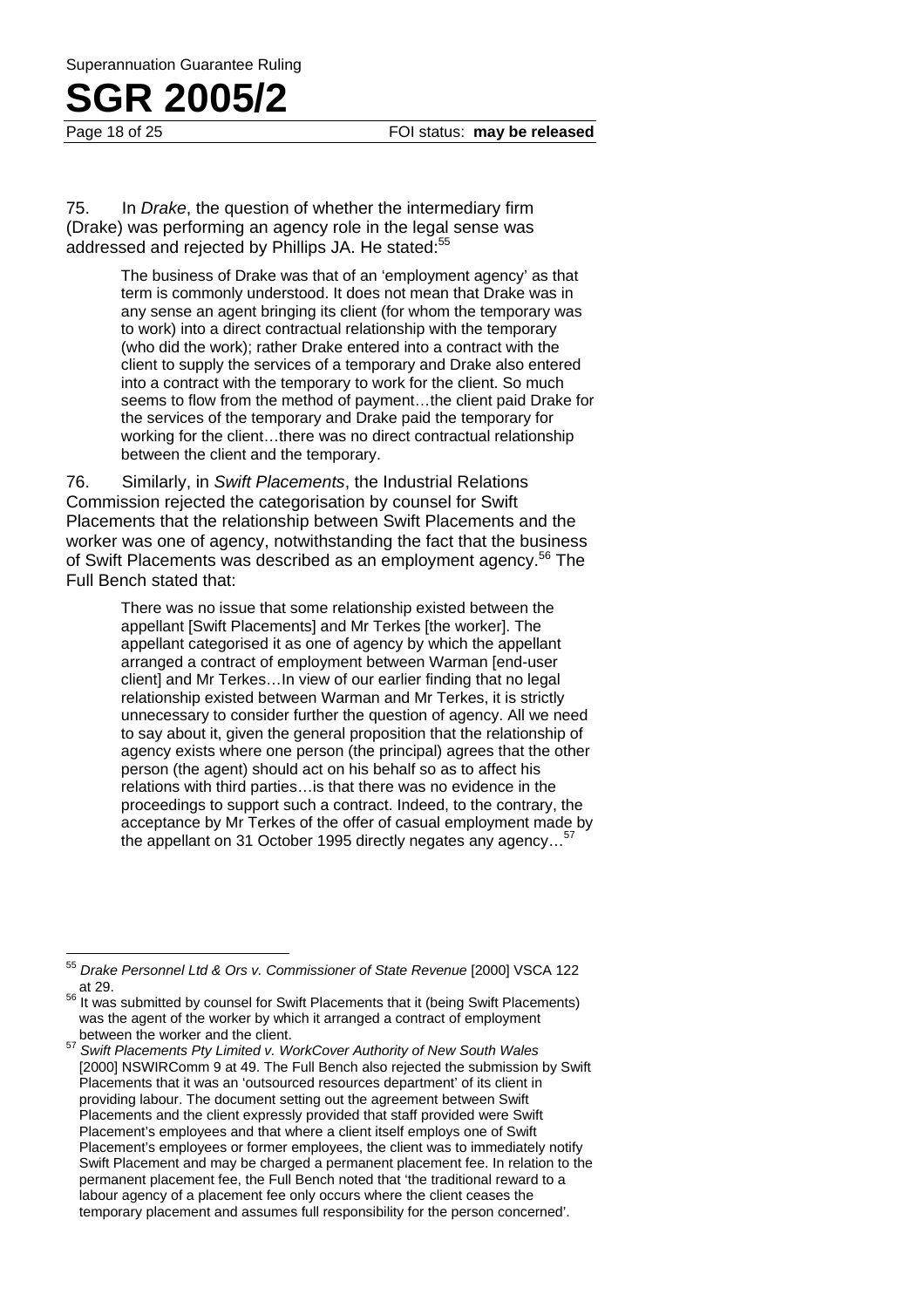### FOI status: **may be released** Page 19 of 25

77. Therefore, the manner in which the relationship between the worker, intermediary and end-user in a tripartite working arrangement is labelled or described is not conclusive of the nature of the legal relationship between the parties. The nature of the relationship between the parties is determined by an examination of the facts, the actions and conduct of the parties and other documentary evidence. A clause in an agreement which states that an agency relationship exists must be considered with all the other terms of the agreement. Such a clause cannot receive effect according to its terms if it contradicts the effect of the agreement as a whole; the parties to the agreement cannot alter the true substance of the relationship by simply giving it a different label.

78. As emphasised in *Odco*, if the intermediary has the legal responsibility for paying the worker, whether or not the intermediary itself receives payment from the end-user, an agency relationship will not be present.

### **Companies and trusts**

79. Sometimes a worker is not contracted personally to perform work or services or provide their labour but rather via an interposed entity. Typically, this is a family company or trust. The company or trustee enters into a contract instead of the worker, although the worker still performs the work or services or provides their labour.

80. In this situation neither the end-user, nor the intermediary, will be an employer because they would not be party to any contract with the worker as an individual. Rather, they have entered into a contract with the company or trustee.

81. In these situations, the worker may be the common law employee of the company or trustee, or an employee under a contract wholly or principally for labour. This will depend upon the particular factual circumstances.

### **Examples**

### **Example 1**

82. PBS Ltd is a large security company which carries on a business of supplying security guards, mobile patrols, body guards, crowd control and other similar services for commercial, industrial, and government clients. PBS Ltd is contracted by Explosive Ltd, a company specialising in the design and manufacture of explosives and demolition equipment, to provide mobile security guards to patrol Explosive's premises at night. The mobile security guards are required to patrol the premises between 11pm and 3am every night, wear uniforms bearing the PBS Ltd logo, are remunerated by PBS Ltd and are required to inform PBS if they cannot work a particular shift.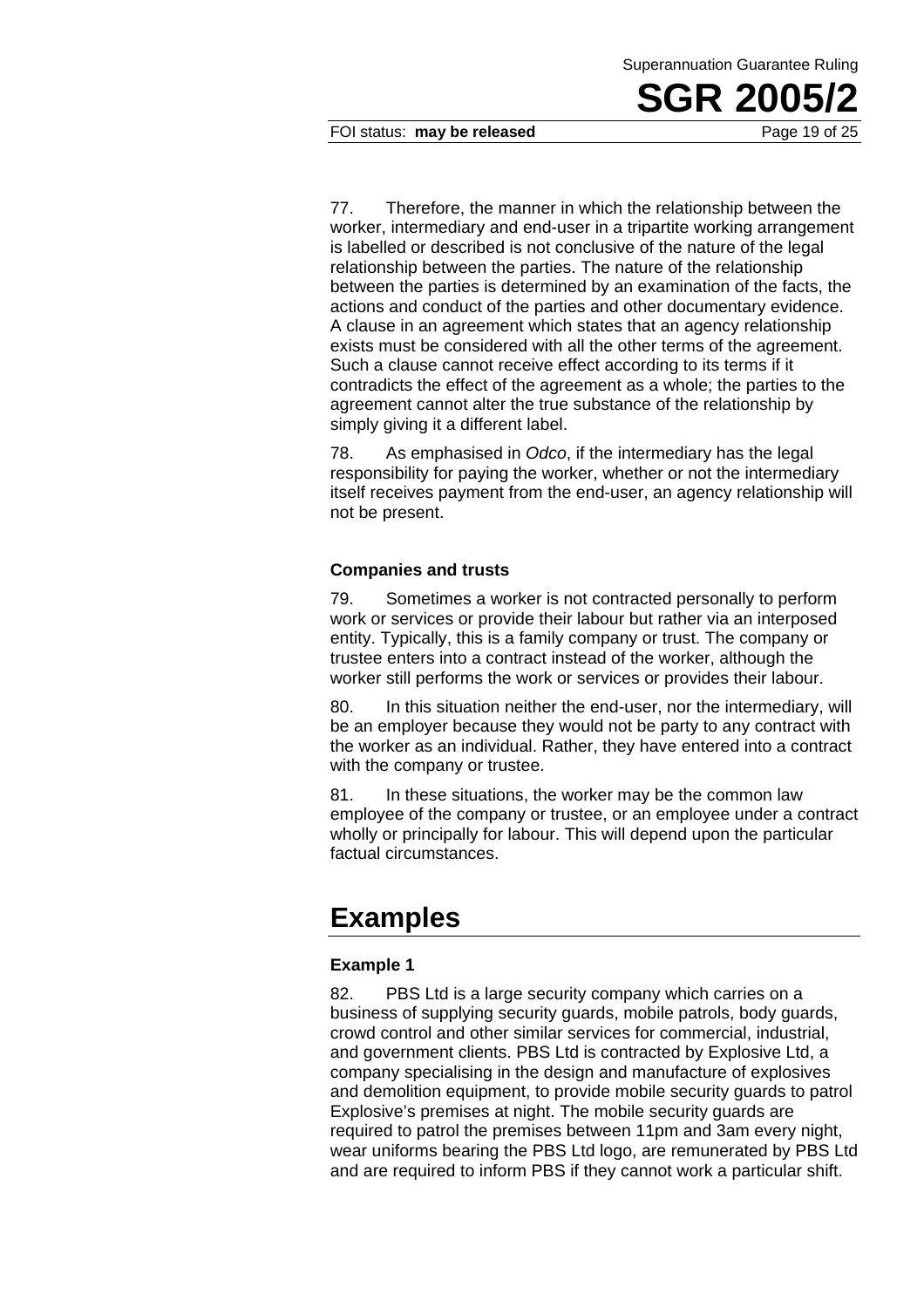83. In this scenario, there is a contract between PBS Ltd and Explosive Ltd under which PBS Ltd agrees to supply a guard service to Explosive Ltd and another contract between PBS Ltd and the guards under which the guards agree to perform work for Explosive Ltd. However no contract has been entered into between Explosive Ltd and the guards. On the basis of these facts, the guards cannot be employees of Explosive Ltd as there is no contract between these parties. However, the guards will be employees of PBS Ltd for the purposes of the SGAA 1992 as the indicators of a common law employment relationship exist. Accordingly, PBS Ltd is required to provide superannuation support for its guards under the SGAA 1992.

### **Example 2**

 $\overline{a}$ 

84. NurseCo Ltd, which describes itself as an 'employment agency', carries on a business of recruiting and supplying the services of nurses on a temporary basis to various hospitals. There is an agreement between NurseCo and the nurses under which the nurses agree to provide their services to the hospitals. There is also an agreement between NurseCo and each hospital under which NurseCo agrees to supply the services of nurses to the hospital. There is no agreement between the hospitals and the nurses. The nurses are interviewed by NurseCo and, if assessed as suitable, are placed on NurseCo's books for placement(s) with suitable hospitals. On request from a hospital, NurseCo will assess the particular assignment and send a nurse to attend the hospital. Once a particular assignment with the hospital is finished, NurseCo will place the nurse with another hospital as needed. NurseCo remunerates the nurses and invoices the hospital based on the remuneration paid plus commission.

85. The manner in which the arrangement is labelled gives the appearance that NurseCo is simply acting as an agent for the nurses in procuring them offers of employment with the hospitals. In many instances, the nurses contracted by NurseCo and supplied to the hospitals work restricted hours and are paid less than \$450 per month for work at a particular hospital.<sup>58</sup> However, because the nurses may work at more than one hospital in a month, the total wages paid by NurseCo to a particular nurse may exceed \$450 for the month.

86. Under this arrangement, there is an employment contract between NurseCo and the nurses. There is also a contract between NurseCo and each hospital. There is no contract between the hospitals and nurses. Since there is no contract between the hospitals and nurses, the nurses cannot be employees of the hospital.

 $58$  Under subsection 27(2) of the SGAA 1992, if an employer pays an employee less than \$450 by way of salary or wages in a month, the salary or wages paid are not taken into account by the employer in the calculation of an individual superannuation guarantee shortfall under section 19 of the SGAA 1992.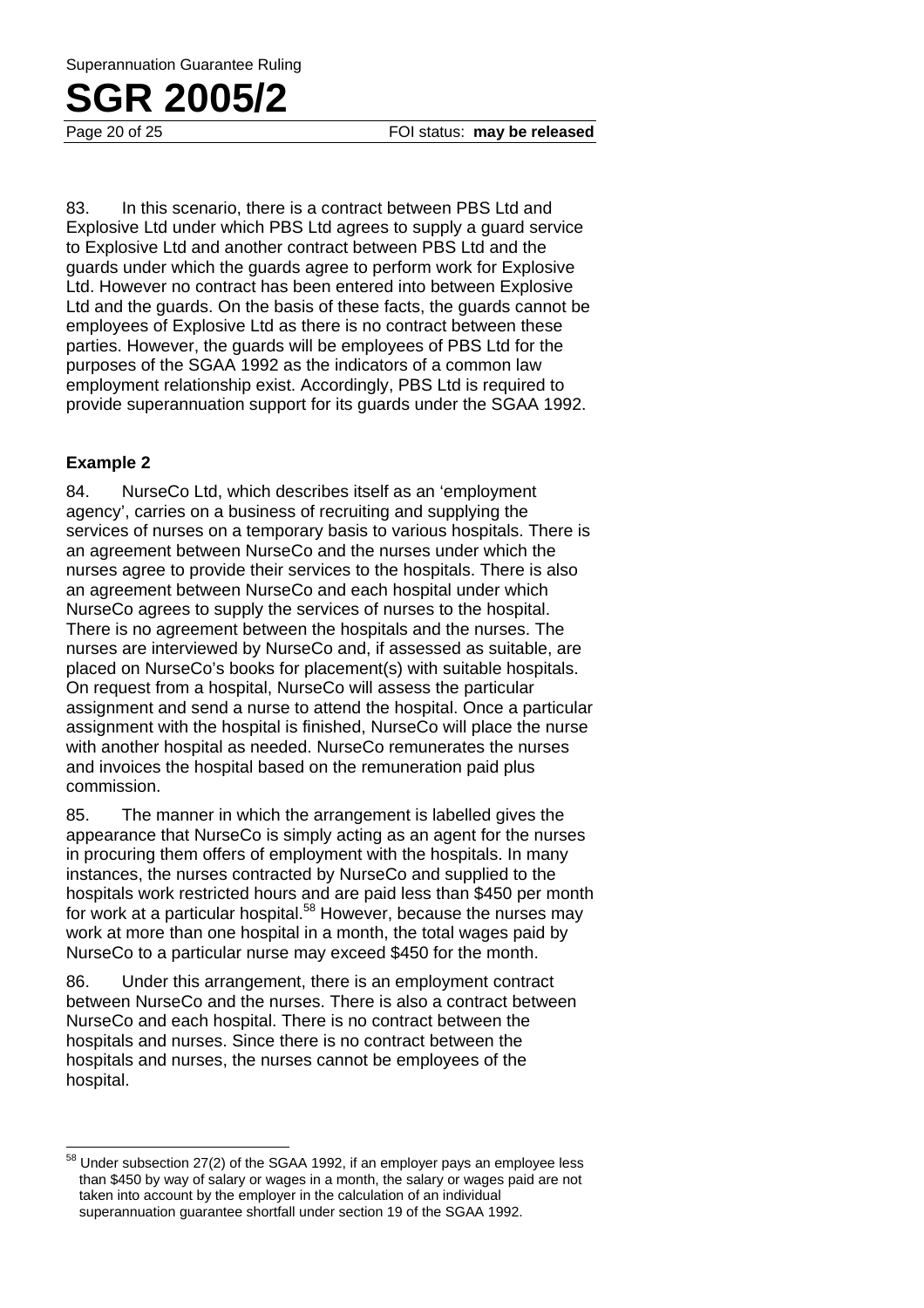#### FOI status: **may be released** Page 21 of 25

87. Further, despite the form of the contractual relationships and NurseCo's description of itself as an employment agency, NurseCo's role in the arrangement is not one of agency in any legal sense. NurseCo is contractually liable under its employment contract to pay the nurses even if NurseCo itself does not receive payment from the hospital. In addition, NurseCo is contractually liable to the hospital if a nurse does not attend work at the hospital or if the nurse fails to perform work to an acceptable standard. The nurses are employees of NurseCo under the SGAA 1992 as the indicators of a common law employment relationship exist. In the situations where a nurse is paid more than \$450 in a particular month, NurseCo will be required to make superannuation contributions on behalf of the nurse.

### **Example 3**

88. HighTech Resources Ltd is a firm specialising in the supply of the services of engineers to various firms in the engineering sector in NSW and Victoria. HighTech enters into a contract with Big Audio, an engineering firm, to provide engineers to Big Audio for a 6 to 12 month engineering project being conducted by Big Audio in the Murray-Darling region. Big Audio pays HighTech a fee for the provision of that labour.

89. HighTech enters into a contract with Jill an engineer, under which Jill undertakes to perform the services in the contract and all other assignments within the scope of the contract that may be given to Jill by Big Audio. Under the contract, Jill must perform the services on the days and locations as specified by Big Audio, and is provided by Big Audio with the necessary tools and equipment to complete these tasks. Jill cannot delegate her tasks (she must perform the work personally). HighTech makes payments to Jill in accordance with the records of services performed (she must fill in a weekly timesheet recording the hours worked) and PAYG withholding is deducted from the payments.

90. In this scenario, Jill is an employee of High Tech as the indicators of a common law relationship are present. Jill cannot be an employee of Big Audio as there is no contract between the parties. The fact that Jill is performing work for the immediate benefit of Big Audio and the fact that Big Audio exercises the day-to-day control over Jill will not affect this conclusion. Further, High Tech is liable to pay Jill even if High Tech is not paid by Big Audio. High Tech is also responsible and may incur financial penalties under its agreement with Big Audio if Jill fails to attend work or does not work to an acceptable standard. HighTech has the responsibility under the SGAA 1992 to make superannuation contributions on behalf of Jill to a fund.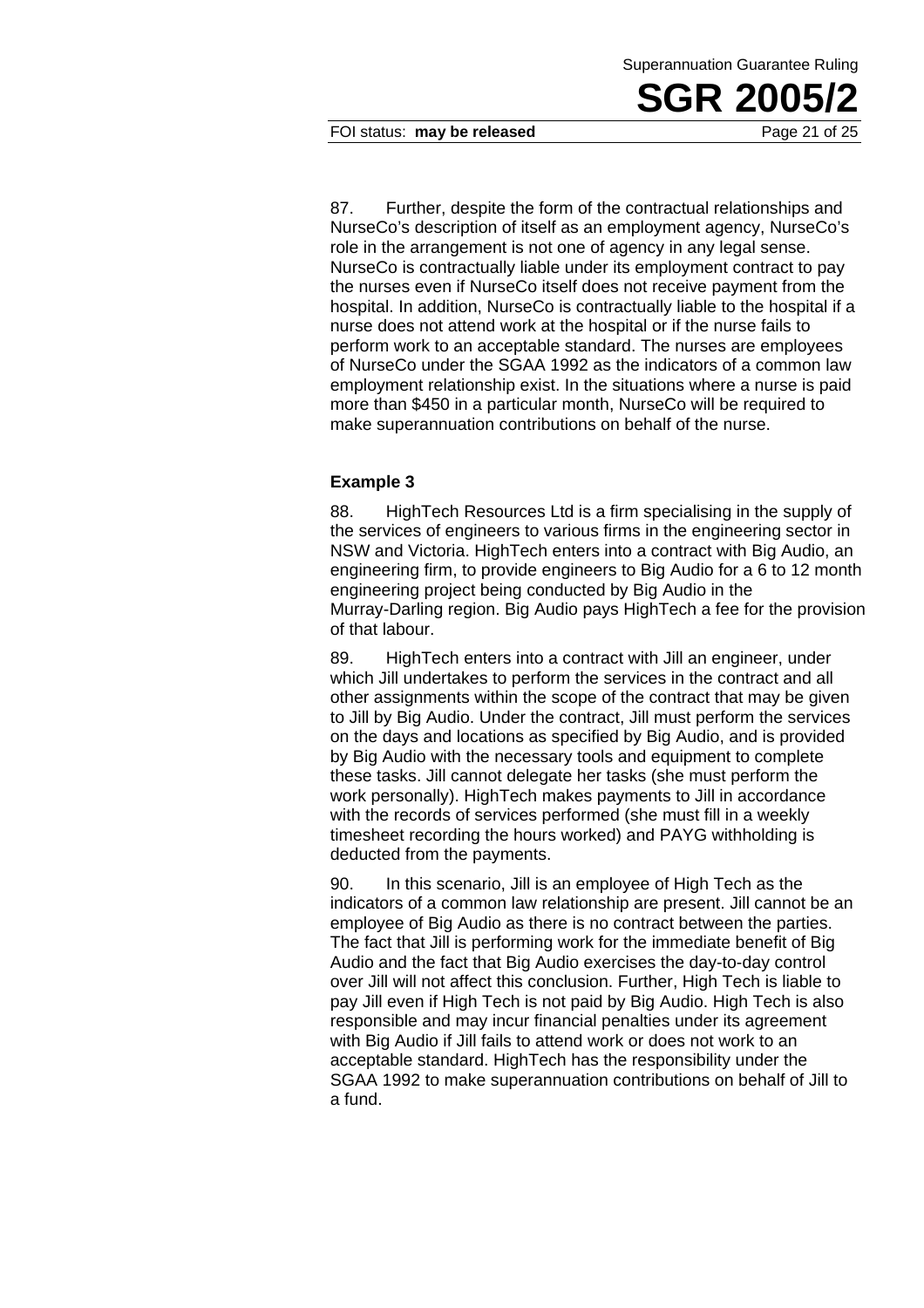### **Example 4**

91. BuilderCo is a firm that carries on a business of providing various tradespeople to builders in the building industry. It has a pool of people on its books covering various categories ranging from project managers to labourers. Before a tradesperson's name is listed on its books, the person is required to enter into a contract with BuilderCo. The terms and conditions of the contract indicate that the relationship between BuilderCo and the tradespeople it engages is one of principal and independent contractor (contract for services). Importantly, the person is paid by the hour and there is no scope under the contract for the tradesperson to delegate his or her work.

92. When a builder requires a tradesperson they will contact BuilderCo and place an order. An employee of BuilderCo completes an order sheet recording the builder's name, the supervisor to whom the tradesperson should report to at the building site, the type of trade required and the duration of work. The employee of BuilderCo then contacts an appropriate tradesperson and advises them of the builder's requirements. If the proposal is acceptable to the tradesperson, he/she attends the building site and performs the necessary work at the direction of the builder. BuilderCo does not exercise and is not able to exercise any control over what the person does at the site or how he/she does it (however, BuilderCo does have ultimate or legal control over the tradesperson). Subsequently, the tradesperson telephones BuilderCo to advise details of hours worked during the previous week. BuilderCo raises an invoice to the builder charging the hours worked by the person at the agreed hourly rate. BuilderCo then pays the person, whether or not BuilderCo is paid by the builder.

93. In this situation, a person who performs work for the builder cannot be an employee of the builder (the end-user) as there is no contract between the parties. A contract will not be inferred between the tradesperson and builder merely because they perform the work for the builder at the building site and under the builder's day-to-day direction and control. However, as there is a contract between BuilderCo and the tradesperson and in light of the circumstances, the person is considered to be an employee of BuilderCo for the purposes of the SGAA 1992, either under subsection 12(1) (as a common law employee) or under subsection 12(3) (contract wholly or principally for labour).

### **Example 5**

94. Finance Services Ltd is a recruitment agency specialising in the temporary and permanent recruitment and placement of staff in the banking and finance industry. Employers with staffing vacancies contact Finance Services, which maintains a database of persons with relevant skills and experience who are seeking employment in this industry.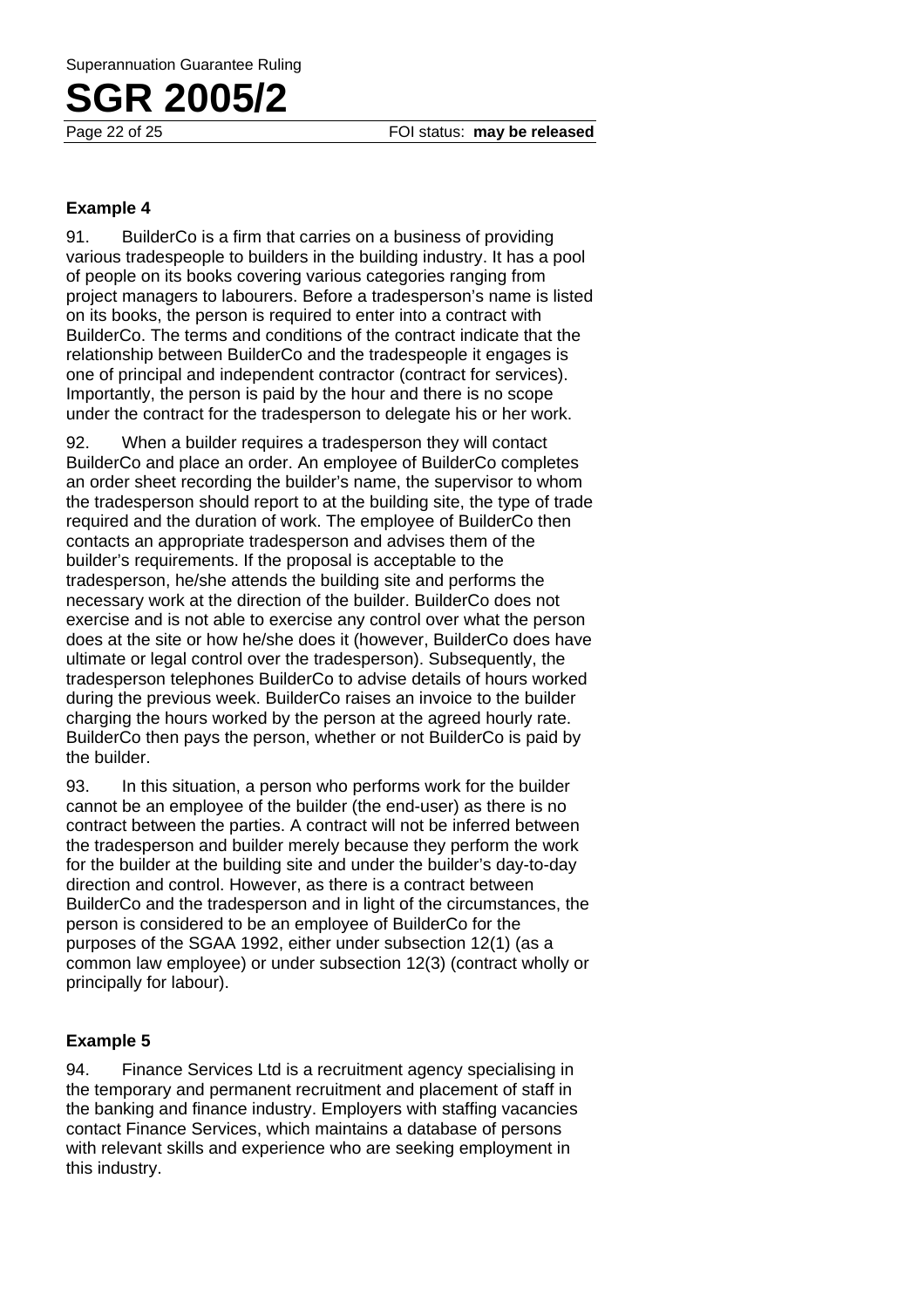FOI status: **may be released** Page 23 of 25

95. Bank Co contracts with Financial Services to refer prospective employees to fill a vacant position in its finance division. Financial Services conducts a selection and screening process and puts forward Troy as the most suitably qualified applicant. Bank Co accepts this recommendation and employs Troy under a contract of service (that is, as an employee). Bank Co pays a placement fee of \$3,000 to Financial Services for the service provided.

96. Troy is the employee of Bank Co for the purposes of the SGAA 1992. There is no contractual relationship between Financial Services and Troy. Financial Services merely facilitates the formation of a common law contract of employment between Bank Co and Troy.

### **Detailed contents list**

97. Below is a detailed contents list for this draft Superannuation Guarantee Ruling:

|                                                         | Paragraph      |
|---------------------------------------------------------|----------------|
| What this Ruling is about                               | 1              |
| Date of effect                                          | 5              |
| <b>Previous Rulings</b>                                 | 6              |
| <b>Background</b>                                       | $\overline{7}$ |
| <b>Ruling</b>                                           | 10             |
| <b>Explanation</b>                                      | 18             |
| Legislative context                                     | 18             |
| Common law employee – general principles                | 23             |
| Subsection 12(3)                                        | 28             |
| Superannuation Guarantee Ruling SGR 2005/1              | 31             |
| The SGAA 1992 and arrangements involving intermediaries | 32             |
| Contract necessary for employment                       | 34             |
| Case law                                                | 40             |
| Damevski v. Guidice                                     | 52             |
| Control                                                 | 57             |
| Work done for benefit of end-user                       | 66             |
| Agency                                                  | 69             |
| Companies and trusts                                    | 79             |
| <b>Examples</b>                                         | 82             |
| Example 1                                               | 82             |
| Example 2                                               | 84             |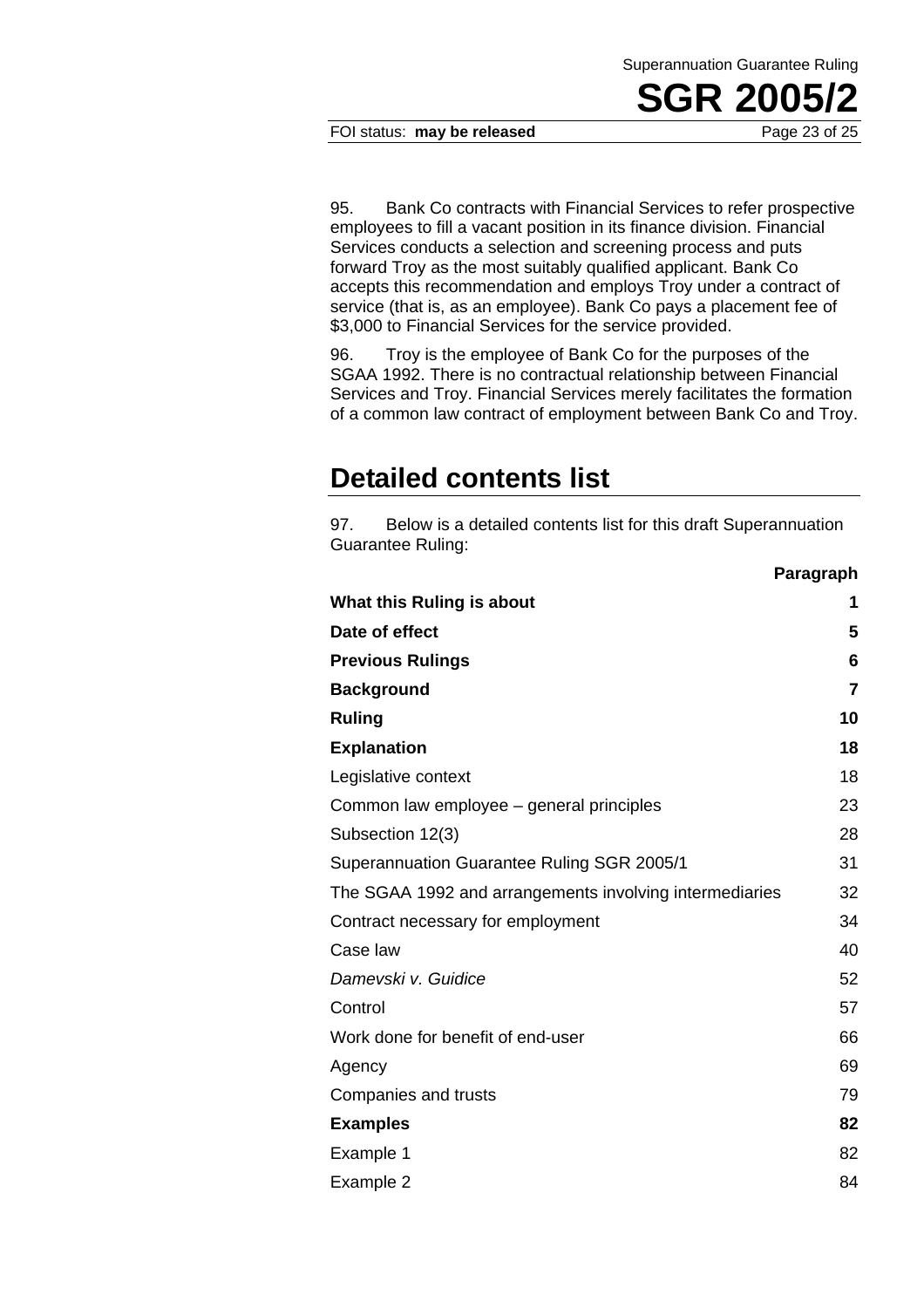| <b>Detailed contents list</b> | 97 |
|-------------------------------|----|
| Example 5                     | 94 |
| Example 4                     | 91 |
| Example 3                     | 88 |

### **Commissioner of Taxation** 30 November 2005

*Previous draft:*  SGR 2005/D1

*Related Rulings/Determinations:*  SGR 2005/1

*Previous Rulings/Determinations:*  SGR 93/2

*Subject references:* 

- agency

- contractors

- contracts for labour

- employees

- employers

*Legislative references:* 

- SGAA 1992 6(2) - SGAA 1992 12 - SGAA 1992 12(1) - SGAA 1992 12(2) - SGAA 1992 12(3) - SGAA 1992 12(4) - SGAA 1992 12(9A) - SGAA 1992 12(11) - SGAA 1992 19 - SGAA 1992 27(2) - Occupational Health and Safety Act 1983 - Accident Compensation Act 1985 (Vic) - Workers Rehabilitation and Compensation Act 1986 (SA) *Case references:* 

- Accident Compensation Commission v. Odco Pty Ltd (1990) 64 ALJR 606

- Attorney-General for New South Wales v. The Perpetual Trustee Company (Limited) (1952) 85 CLR 237

- Building Workers' Industrial Union of Australia and Others v. Odco Pty Ltd (1991) 29 FCR 104; 99 ALR 735 - Byrne & Anor v. Australian Airlines Limited (1995) 185 CLR 410 - Dalgety Farmers Ltd t/as Grazcos v. Bruce (1995) 12 NSWCCR 36 - Damevski v. Giudice [2003] FCAFC 252 - Drake Personnel Ltd & Ors v. Commissioner of State Revenue [2000] VSCA 122 Equiticorp Finance Ltd (in liquidation) v. Bank of New Zealand (1993) 32 NSWLR 50 - Forstaff and Others v. Chief Commissioner of State Revenue [2004] NSWSC 573 - Hollis v. Vabu (2001) 207 CLR 21 - Humberstone v. Northern Timber Mills (1949) 79 CLR 389 - International Harvester Company of Australia Proprietary Limited v. Carrigan's Hazeldene Pastoral Company (1958) 100 CLR 644 - Marshall v. Whittaker's Building Supply Co (1963) 109 CLR 210 - Mason & Cox Pty Ltd v. McCann (1999) 74 SASR 438 - Neale v. Atlas Products (Vic) Pty Ltd (1955) 94 CLR 419; 10 ATD 460 - Stevens v. Brodribb Sawmilling Company Pty Ltd (1986) 160 CLR 16; 60 ALJR 194; 63 ALR 513 - Swift Placements Pty Limited v. Workcover Authority of New South Wales [2000] NSWIRComm 9 - World Book (Australia) Pty Ltd v. FCT 92 ATC 4327; (1992) 23 ATR 412